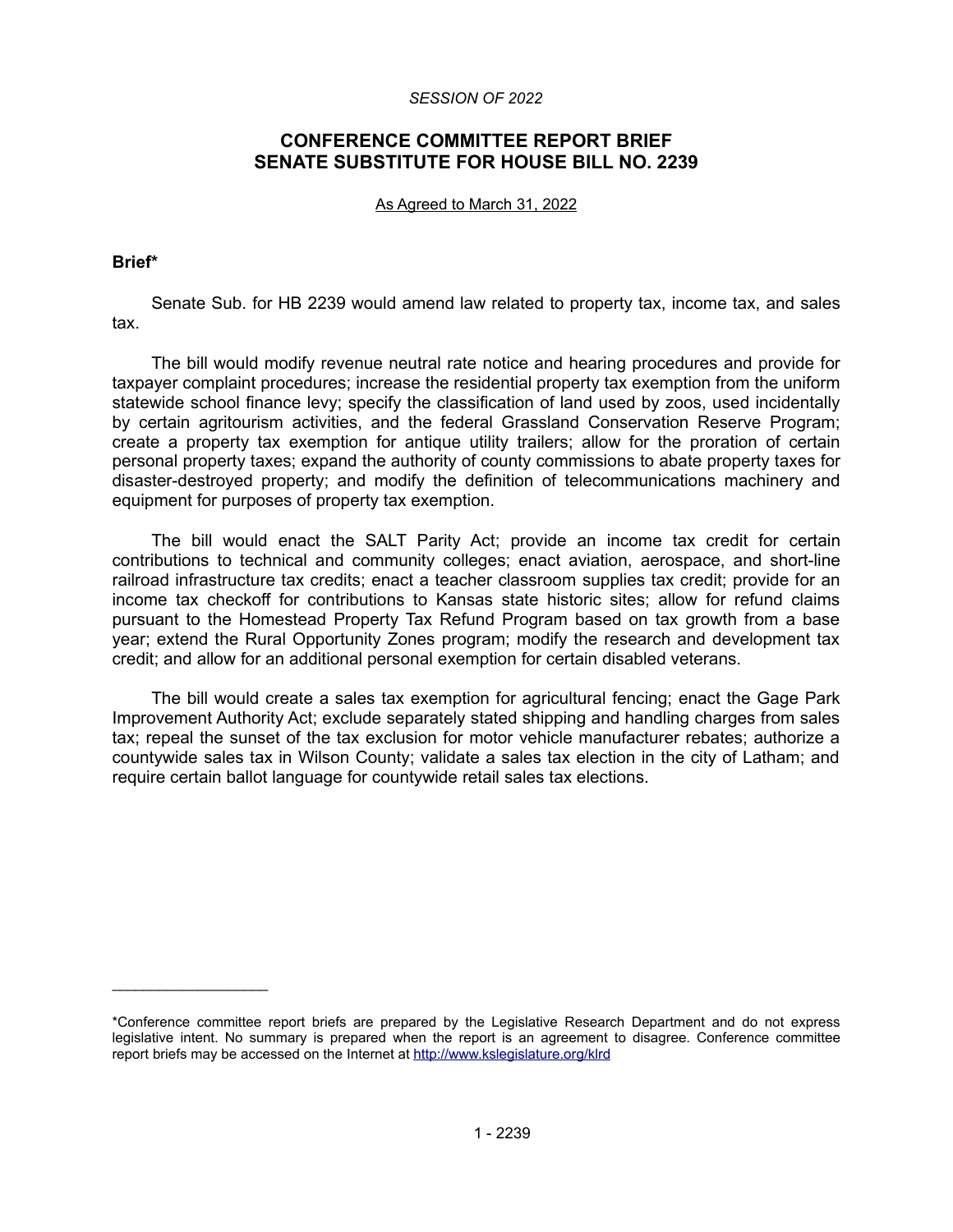# *Property Tax*

## *Revenue Neutral Rate Changes*

The bill would allow taxpayers owning property within a taxing subdivision, or their duly authorized representatives, to file complaints with the Board of Tax Appeals showing that a taxing subdivision did not comply with the notice and hearing and budget adoption provisions of the revenue neutral rate law. Upon the filing of a complaint, the governing body of the taxing subdivision would be required to provide evidence demonstrating, by a preponderance of the evidence, the validity of any challenged tax levy. If the Board of Tax Appeals finds the taxing subdivision did not comply with the revenue neutral rate requirements, it would be directed to order refunds of property taxes paid or a reduction of taxes levied for taxes collected or levied in excess of the amount generated by the revenue neutral rate. The Board of Tax Appeals would be required to provide a form for the filing of such complaints and would not be permitted to charge a filing fee for any such complaints.

The bill would direct county clerks to reduce the amount of property taxes to be levied by taxing subdivisions to the amount resulting in the taxing subdivision's revenue neutral rate if the governing body of the taxing subdivision does not comply with the notice and hearing and budget adoption procedures required by the revenue neutral rate law.

The bill would require the revenue neutral notice to include the percentage by which the proposed property tax rate exceeds the revenue neutral rate.

The bill would require the vote approving a resolution or ordinance to exceed the revenue neutral rate to be a roll call vote. The bill would require a copy of the resolution or ordinance to exceed the revenue neutral rate and the roll call vote to be included in the adopted budget filed with the county clerk and Director of Accounts and Reports, and the bill would required such information to be published on the website of the Department of Administration.

The bill would require budgets of taxing subdivisions filed with the Director of Accounts and Reports to be filed on or before December 31 of each year. The Department of Administration would be required to make such budget documents and revenue neutral rate documents available to the public on the Department of Administration's website via a conspicuous link on the front page of the Department's website.

The Department of Administration would also be required to annually provide a list of taxing subdivisions by county with information concerning the revenue neutral rate of each taxing subdivision, whether the taxing subdivision held a hearing to exceed its revenue neutral rate, the tax rate resulting from the adopted budget, and the percent change between the revenue neutral rate and the tax rate for each taxing subdivision.

The bill would provide that school districts would be deemed to have not exceeded their revenue neutral rate in the event the revenue in excess of the prior year amount was solely attributable to increased revenue from the 20 mill statewide school finance levy.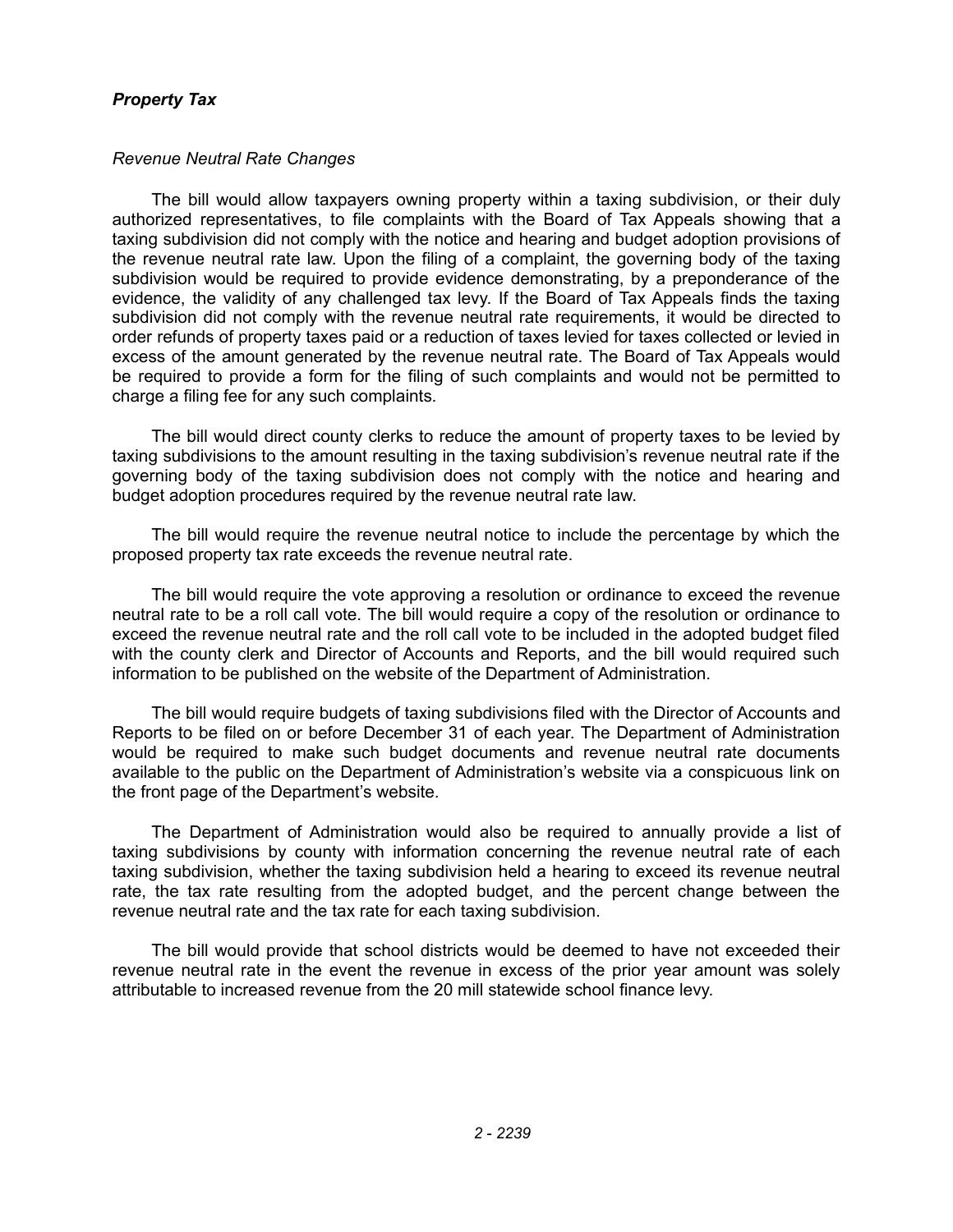#### *Residential Property Tax Exemption*

The bill would increase the amount of the residential exemption from the 20 mill uniform statewide school finance property tax levy from \$20,000 of valuation to \$40,000 of valuation beginning in tax year 2022 and provide for the amount to be increased in future tax years according to the average percentage change in statewide residential real property for the preceding 10 tax years.

#### *Zoo and Agritourism Land Classification*

The bill would provide that land utilized by zoos holding a class C exhibitor license issued by the U.S. Department of Agriculture and land devoted to the production of plants, animals or horticultural products that is incidentally used for agritourism activity, which would be defined by the bill, would be classified as land devoted to agricultural use for purposes of property taxation.

### *Grassland Conservation Reserve Program Land Classification*

The bill would specify that, beginning in tax year 2023, all land devoted to agricultural use that is subject to the federal Grassland Conservation Reserve Program shall be classified as grassland for property tax purposes.

### *Antique Utility Trailers*

The bill would create a property tax exemption beginning in tax year 2023 for antique utility trailers used exclusively for personal use and not for the production of income. The bill would define such trailers as 35 years old or older with an empty weight of 2,000 pounds or less and a gross weight of 8,000 pounds or less.

### *Personal Property Tax Proration*

The bill would provide the taxable value of personal property acquired or sold after January 1 and prior to September 1 of any taxable year to be prorated based upon the number of months, or majority portion thereof, the property was owned during the year divided by 12 months.

Property acquired on or after September 1 would not be subject to tax for the current year.

This provision would only apply to property taxed pursuant to Class 2, Subclass 6 under Article 11, Section 1 of the *Kansas Constitution*.

### *Disaster-destroyed Property Tax Abatements*

The bill would broaden the authority of county commissions to abate property taxes for all buildings and agricultural improvements listed as real property. County commissions would have the option to abate taxes in situations where such property has been damaged in a gubernatorial-declared disaster and restoration costs would equal or exceed 50 percent of pre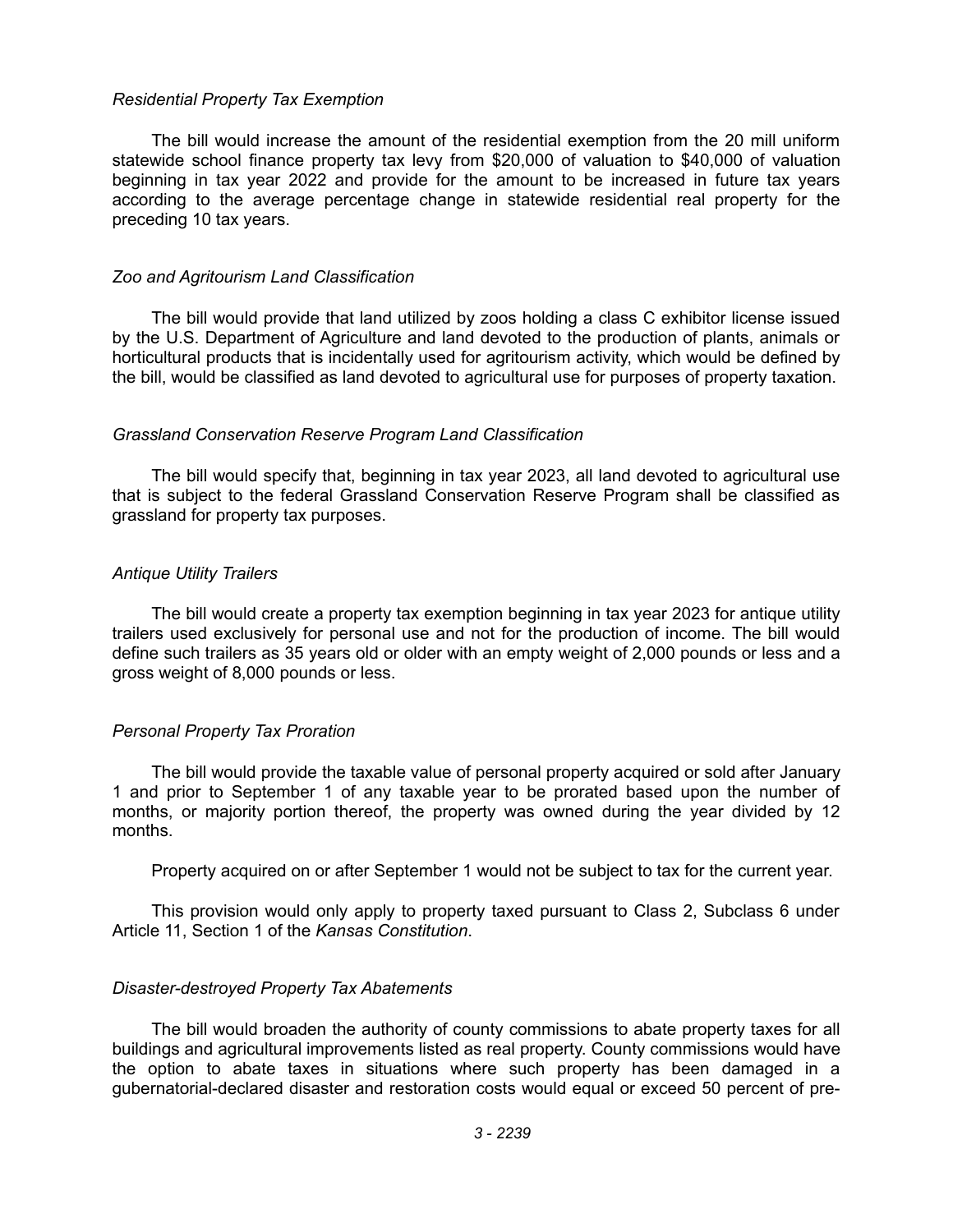damage market value. An application for an abatement would be required to be filed by December 20 of the year after the natural disaster.

Current law provides for comparable authority for residential homestead properties.

These provisions of the bill would be retroactive to tax year 2019. For natural disasters occurring in 2019 or 2020, applications would be permitted until December 20, 2022.

The bill would also permit county commissions to consider any budgetary restraints of the county or taxing subdivision in evaluating applications for such abatements. Current law limits the consideration to budgetary restraints arising from the event or occurrence declared a disaster by the Governor.

### *Telecommunications Equipment Inventory and Work-in-Progress*

The bill would define telecommunications machinery and equipment to include machinery and equipment placed in inventory or work-in-progress for purposes of the telecommunications machinery and equipment property tax exemption.

## *Income Tax*

## *SALT Parity Act*

The bill would enact the SALT Parity Act (Act) providing certain pass-through entities (entities) with the option of paying state income taxes at the entity level rather than being paid by the individual owners of the pass-through entities.

The Act, which would apply for tax year 2022 and thereafter, would require entities to make the election to be subject to tax on a return filed by the entity, which would be binding on all owners of the entity.

Entities electing to be subject to the tax would pay a tax of 5.7 percent on the sum of each resident owner's distributive share of the entity's income and each nonresident owner's distributive share of the entity's income attributable to the State.

Entities electing to be subject to the tax would be treated as corporations for purposes of estimated tax payments, but would be subject to penalties for underpayment of estimated tax during the first year of election. Any credits allowed for the entities, other than credits for taxes paid to other states, would be required to be claimed by the electing entity.

Excess tax credits and carried forward net operating losses would be required to be carried by electing entities and could not be claimed by entity owners except in the case when an election by an entity to be subject to tax at the entity is not made or not allowed.

Individual owners of electing entities would not be separately or individually liable for entity tax and would be entitled to a credit against their individual income for their direct share of the tax imposed on the entity. Corporation owners of electing entities would be required to add back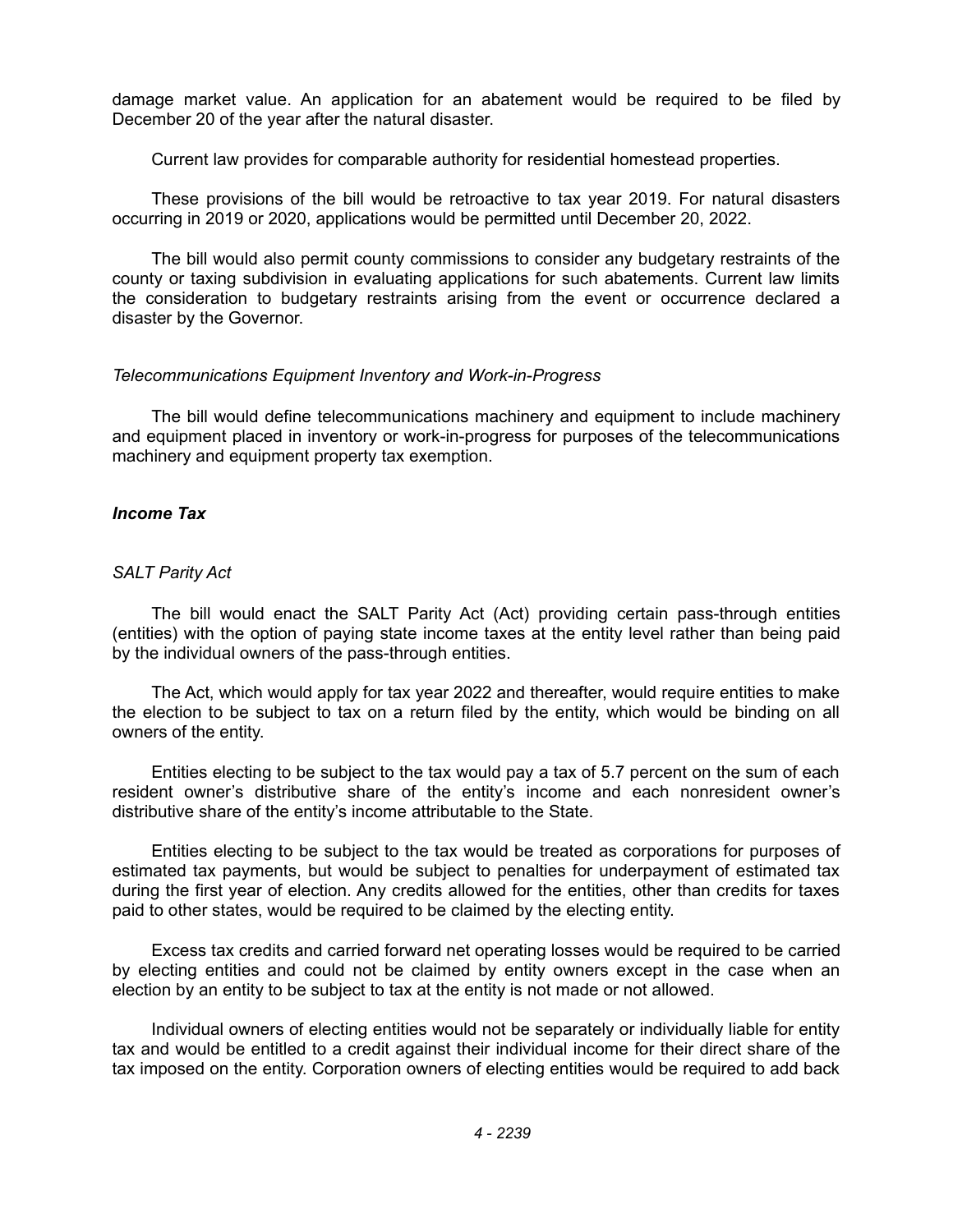their distributive share of the entities losses and subtract their distributive share of the entities gains in determining their Kansas taxable income.

Taxes paid by an electing entity to another state on income that is included in the Kansas adjusted gross income of a resident individual taxpayer would be considered taxes paid to the other state by the resident individual taxpayer for purposes of the credit for taxes paid to other states.

The bill would authorize the Secretary of Revenue to adopt rules and regulations necessary for the implementation of the Act and to require electing entities to furnish information necessary for the implementation of the Act.

## *Technical College and Community College Contribution Credit*

The bill would provide for a non-refundable tax credit for donors to Kansas technical colleges and community colleges.

"Technical college," as defined by the bill, would include the Flint Hills, Manhattan Area, North Central Kansas, and Salina Area technical colleges, in addition to the Washburn University Institute of Technology and the Wichita State University Campus of Applied Sciences and Technology.

Contributions to a Kansas technical college or community college for capital improvements, deferred maintenance, or technology or equipment purchases would be eligible for a 60 percent non-refundable credit against:

- Income tax:
- Insurance premium tax and privilege fees; or
- Financial net income privilege tax.

The credit would have an annual limit of \$250,000 for each taxpayer, not to exceed \$500,000 for any one technical college or community college. The total annual value of credits could not exceed \$5.0 million. Tax credits issued under the program would not be refundable or transferable.

Prior to the issuance of any credits under this tax credit program, the bill would require participating technical colleges and community colleges to develop a process for qualifying contributions as allowable deductions from federal adjusted gross income, in consultation with the Secretary of Revenue.

Technical colleges and community colleges would be required to deposit contributions to its capital outlay funds.

The program would apply to contributions made after July 1, 2022, and would sunset in tax year 2026.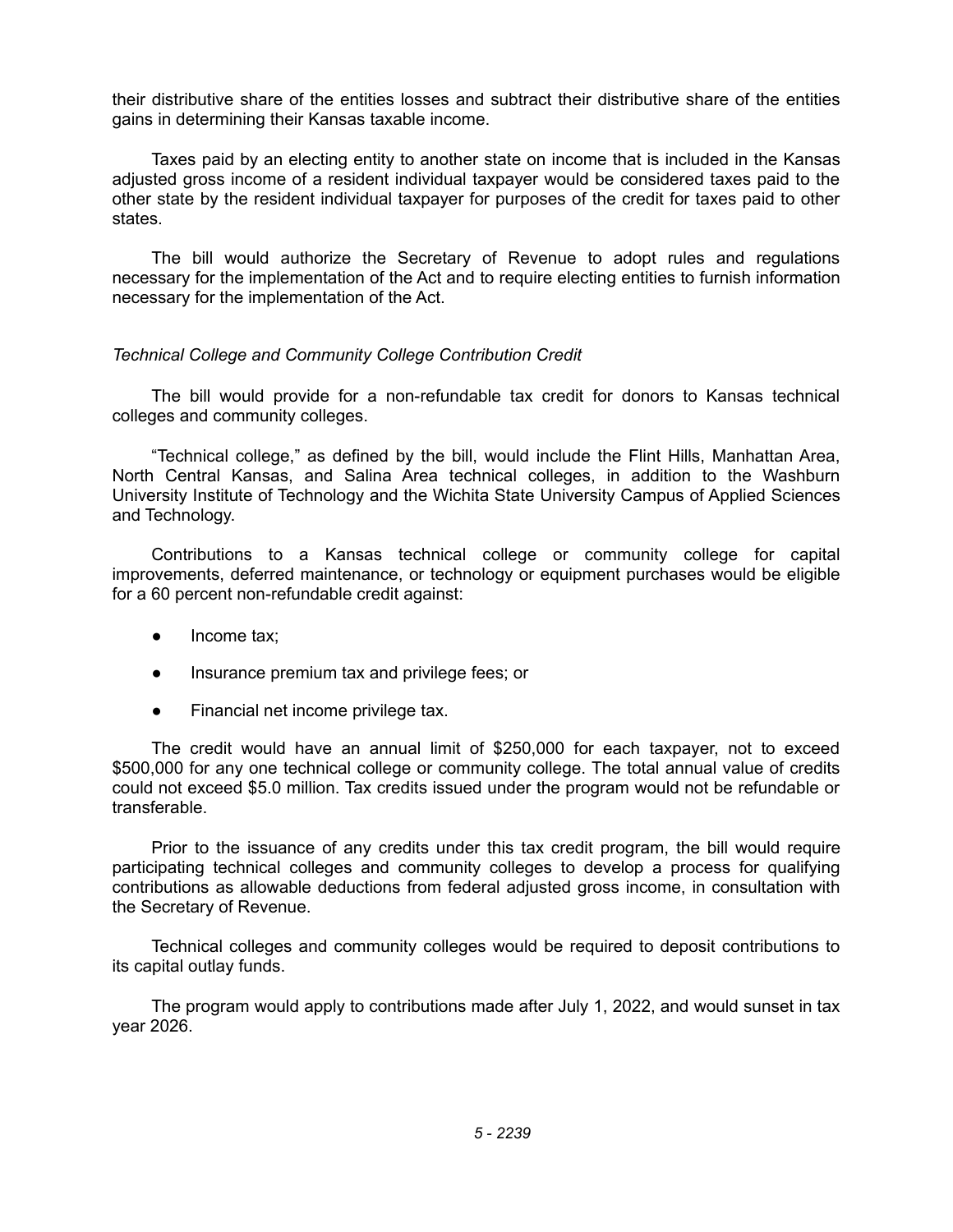#### *State Historic Sites Checkoff*

The bill would require, beginning in tax year 2023, the individual income tax return form to contain a checkoff enabling taxpayers to make donations to Kansas state-owned historic sites in a specific amount (*e.g.*, \$1, 5, 10, or another amount).

The bill would require the Department of Revenue (Department) to assigned a historic site number to each state-owned historic site to enable taxpayers to select the site to receive the donation.

The bill would create the Kansas Historic Site Fund, which would be administered by the Department. The proceeds of any such donation would be deposited in the Kansas Historic Site Fund. The Department would be required to distribute the moneys in the fund to the historic site of the taxpayer's choice to be used for the operation, maintenance, and preservation of the site.

#### *Short-line Railroad Infrastructure Credit*

The bill would create an income tax credit for any Class II or Class III railroad or any owner or lessee of rail siding located on or adjacent to a Class II or Class III railroad for tax years 2022 through 2031 equal to 50 percent of the qualified track maintenance expenditures paid or incurred during the taxable year for track located in the state of Kansas. Expenditures used to generate a federal tax credit or funded by a state or federal grant would not result in a credit.

The bill would limit the credit to \$5,000 per mile of track or per rail siding owned or leased within the state as of the close of the taxable year. A mile of track could be taken into account only once in each taxable year, and the total amount of statewide credits allowed for each taxable year would be limited to \$8.72 million.

Any unused credit could be carried forward for up to five taxable years. For the five taxable years immediately following the year for which the credits were allowed, the taxpayer earning the credits would be permitted to transfer the credits to any eligible customer or eligible vendor. The bill would require any transfer of credit to be made by written agreement and would require the agreement to be filed with the Department of Revenue within 30 days of the transfer.

The bill would define an eligible customer as a business that uses short-line railroads or railroad-related property within Kansas, that is served by a short-line railroad, or stores railcars on the short-line railroad. An eligible vendor would be defined as a person providing railroadrelated services to the taxpayer earning the credits. Eligible customers and eligible vendors could not include Class I railroads.

The bill would prohibit the credit from being refundable.

The bill would require the Secretary of Revenue to annually certify the tax credit amount allowed for each eligible taxpayer and would authorize the Secretary of Revenue and Secretary of Transportation to adopt rules and regulations to administer the credit and verify the eligibility of taxpayer expenditures for purposes of the credit.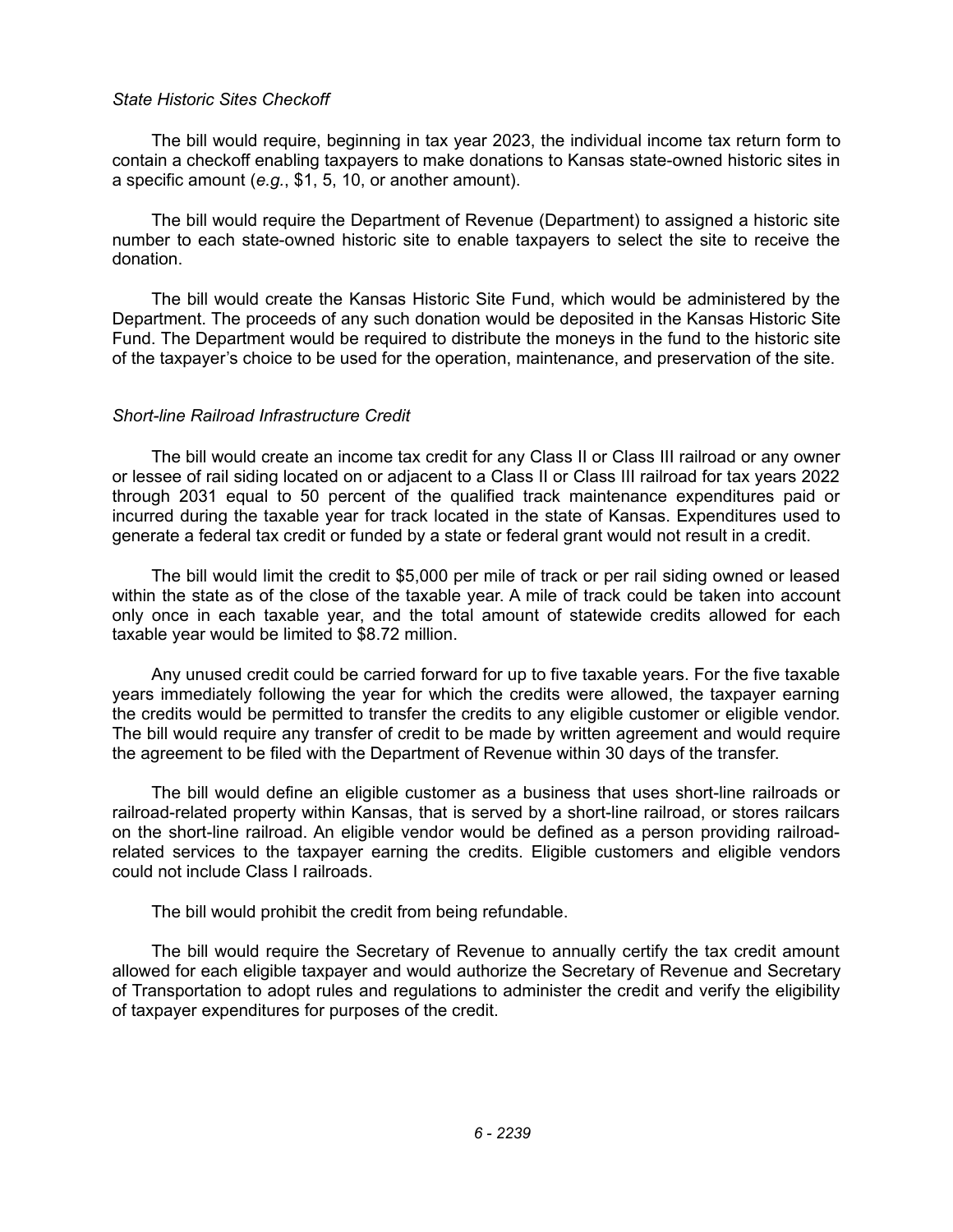#### *Aviation and Aerospace Tax Credits*

The bill would allow employers whose principal business activity involves the aviation sector to receive a nonrefundable income tax credit beginning in tax year 2022 for tuition or certain program-specific course-fee reimbursements paid to a full-time "qualified employee," as defined by the bill, who has graduated from an accredited engineering or technology undergraduate or graduate degree program, an associate of applied science degree program, or a career technical program. This credit could be claimed if the qualified employee, within one year prior to or following the commencement of employment with a qualified employer, graduated from a qualified program. This credit would be capped at 50.0 percent of the total amount of tuition reimbursement paid and could be claimed each year, for up to the fourth year of employment with a qualified employer.

The bill would also create, beginning with tax year 2022, a nonrefundable tax credit for taxpayers for an amount equal to 10.0 percent of the compensation paid to qualified employees in each of the first five years of employment, not to exceed \$15,000 per year. The credits could not be carried forward. For the purposes of the bill, compensation would not include benefits or reimbursable expenses.

Additionally, the bill would create, beginning with tax year 2022, a nonrefundable tax credit for taxpayers who become qualified employees during the taxable year. Employees with income tax liability less than \$5,000 would be eligible to carry any unused credit forward for up to four additional tax years.

The bill would authorize the Secretary of Revenue to adopt rules and regulations to implement and administer the provisions of the bill. The Secretary of Revenue would be required to submit annual reports on the cost effectiveness of the program to the House Committee on Appropriations and the Senate Committee on Ways and Means, beginning with the 2023 Legislative Session.

No new tax credits would be issued or earned after tax year 2026.

### *Teacher Classroom Supplies Tax Credit*

The bill would create an individual income tax credit for public or private school teachers residing in Kansas equal to the taxpayer's expenditures for school and classroom supplies during the tax year.

The credit would be effective beginning in tax year 2022 and would be limited to \$250 per year.

### *Homestead Property Tax Refund Claims*

The bill would provide for refund claims to be paid to claimants for the amount by which the claimant's residential property tax exceeds the amount of the claimants property tax in the claimant's base year.

The bill would define "base year" to be the year in which the claimant becomes eligible for a refund under the provisions, or 2021, whichever is later. If a claimant would become ineligible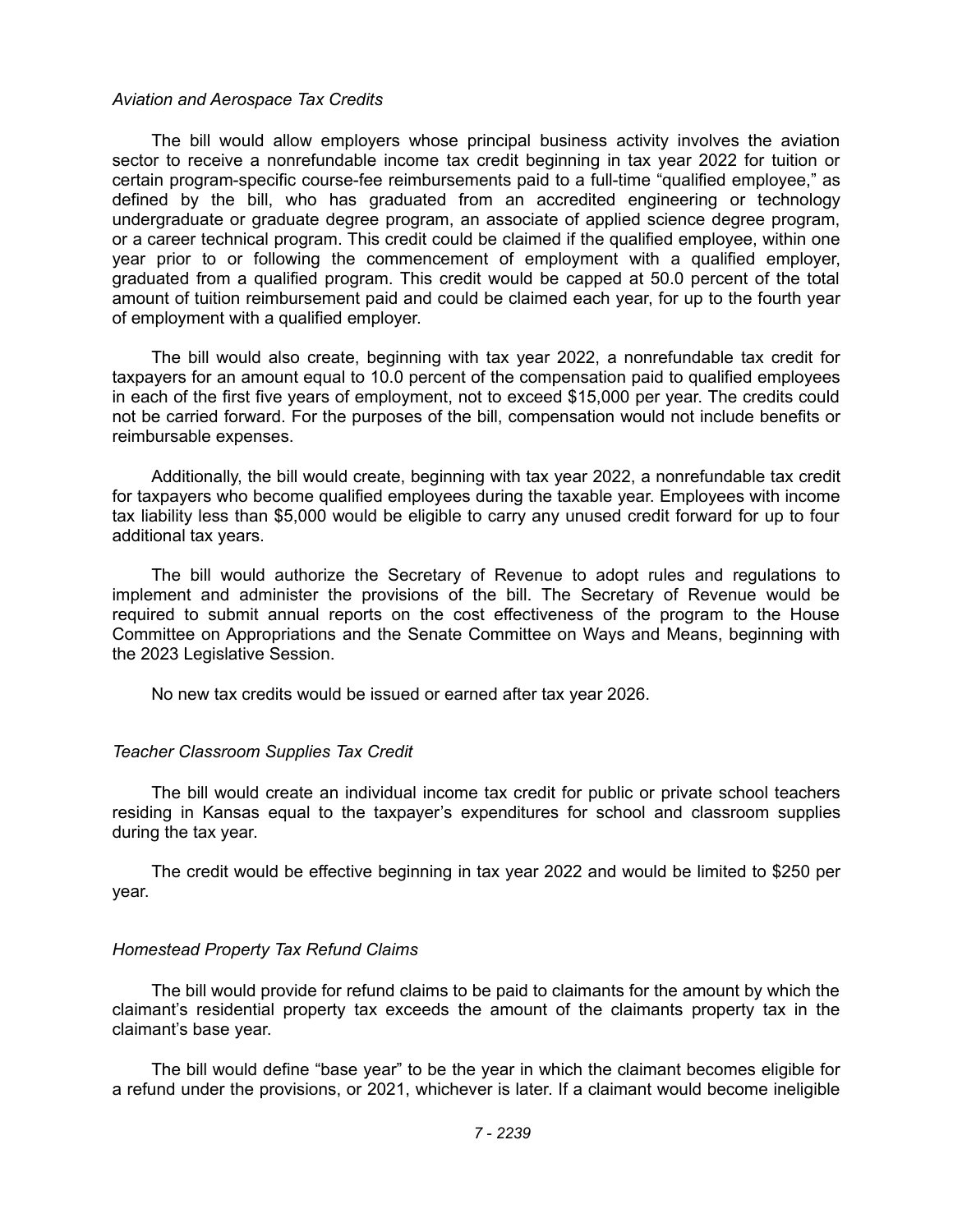for a refund, the claimant would continue to use the original base year if the claimant would later again be eligible for a refund.

Claimants would be required to be at least 65 years old or a disabled veteran, reside in a homestead with an appraised value of \$350,000 or less for the entire year, and have a household income of \$50,000 or less. The \$50,000 amount would be annually adjusted by the cost of living adjustment in Section 1(f)(3) of the Internal Revenue Code. Surviving spouses of eligible claimants would continue to be eligible unless they remarry. The \$350,000 limitation would only apply to the claimant's base year.

Claimants for refunds would be prohibited from requesting refunds under the existing Homestead Property Tax Refund or the Selective Assistance for Effective Senior Relief Credit programs.

### *Rural Opportunity Zone Program*

The bill would extend the sunset on the ROZ student loan repayment program from July 1, 2023, to July 1, 2026. The bill would also extend the sunset on the income tax credit and reporting requirements for the Secretary of Commerce from January 1, 2024, to January 1, 2027.

## *Research and Development Tax Credit*

The bill would increase the Research and Development Activities Tax Credit from 6.5 percent to 10.0 percent of qualified expenditures and allow the credit to be claimed by all income taxpayers (current law limits the credit to corporate income taxpayers).

The bill would allow for a one-time transfer of the credit in its entirety by a taxpayer without a current tax liability. The credit would be transferable to any person and could be claimed by that person as a credit against their state income tax liability in the year of the transfer. The transferred credit would be non-refundable, but could be carried forward until fully used.

This provision would be effective for tax years commencing after December 31, 2022.

# *Disabled Veterans Additional Personal Exemption Allowance*

The bill would provide for veterans who have been honorably discharged and 100 percent disabled through military service to receive an additional personal exemption amount of \$2,250 from individual income tax beginning in tax year 2023.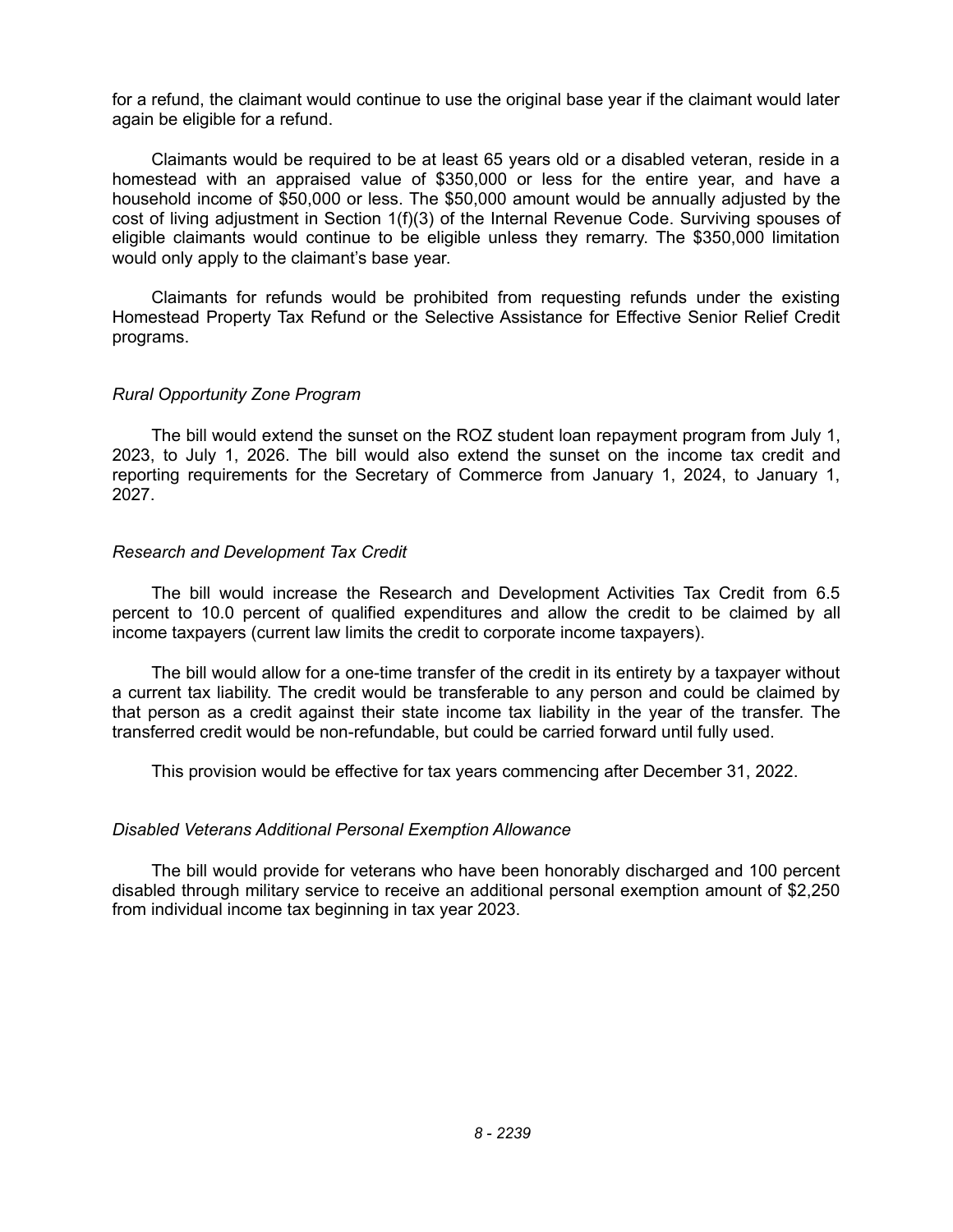## *Sales Tax*

### *Agricultural Fencing Sales Tax Exemption*

The bill would create a sales tax exemption for purchases necessary to reconstruct, repair, or replace a fence used to enclose agricultural land that was damaged or destroyed by wildfire, flood, tornado, or other natural disaster occurring on or after January 1, 2021.

In order to be eligible for the exemption, the property containing the fence would be required to be located within an area declared to be a disaster by the federal, state, or local government and the purchases would be required to be made within two years of the date of the applicable disaster declaration.

For applicable purchases already made, taxpayers would be entitled to a refund of sales tax upon provision of appropriate documentation.

Beginning July 1, 2022, the bill would exempt from sales tax all sales of tangible personal property and services necessary to construct, reconstruct, repair, or replace any fence used to enclose agricultural land.

### *Gage Park Improvement Authority*

The bill would also enact the Gage Park Improvement Authority Act (Act), providing for the Shawnee County Commission to submit a question to the voters of Shawnee County regarding the creation of a Gage Park Improvement Authority (Authority) and the imposition of a local sales tax to benefit Gage Park, the Topeka Zoo, and the Kansas Children's Discovery Center.

**Creation of Authority and imposition of tax.** The bill would authorize the Shawnee County Commission, after a public hearing and adoption of resolution, to submit to the voters of Shawnee County a question of the creation of the Authority and imposition of a sales tax of at least 0.2 percent and not more than 0.5 percent to benefit Gage Park, the Topeka Zoo, and the Kansas Children's Discovery Center. The bill would also require the Commission to submit the question to the voters upon the submission of a petition signed by Shawnee County voters numbering at least 5 percent of the number of Shawnee County voters voting in the most recent regular county election.

If a majority of voters vote in favor of the Authority and tax, the Authority would be created and the tax imposed. The tax would be administered by the Department of Revenue in the same manner as other countywide retailers' sales taxes, except the tax would not count towards Shawnee County's sales tax authority, and the entire proceeds of the tax would be deposited in the Gage Park Improvement Sales Tax Fund within the State Treasury and remitted at least quarterly to the Authority.

If a majority of the voters do not vote in favor of the Authority and the tax, the question could not be submitted to the voters again for a period of one year.

If the tax rate submitted to the voters is less than 0.5 percent, the Shawnee County Commission would be permitted to submit an additional question to voters at a later date to increase the sales tax rate up to 0.5 percent. If a majority of the voters do not vote in favor of the additional tax, the question could not be submitted to the voters again for a period of one year.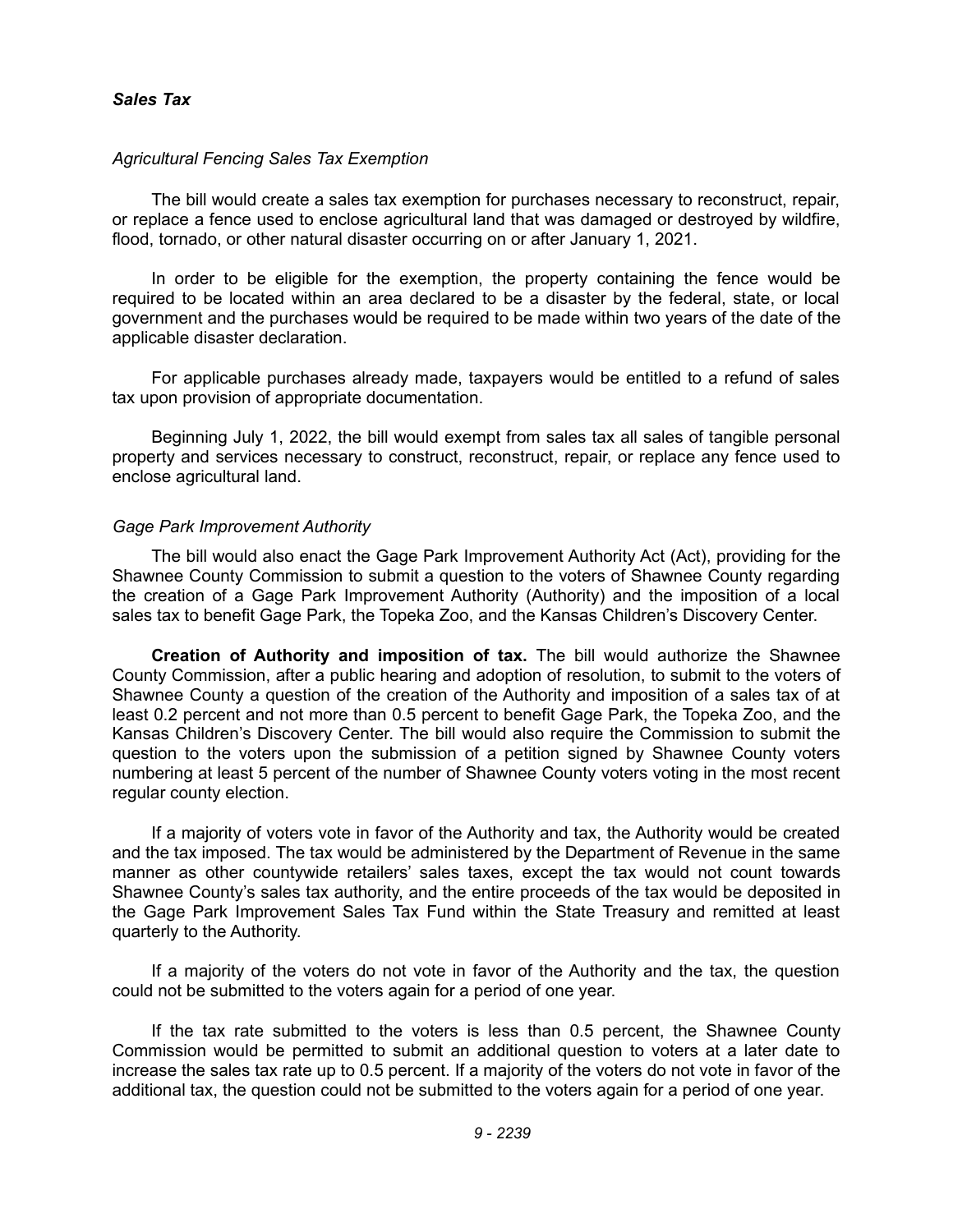Any sales taxes enacted pursuant to the Act would remain in effect unless repealed in the same manner as the approval of the tax.

**Authority governance and operation.** The Authority would be governed by a board of seven residents of Shawnee County:

- The Director of Shawnee County Parks and Recreation, or designee;
- The Director of the Topeka Zoo, who may be the head of a nonprofit operator of the Topeka Zoo, or designee;
- The Director of the Kansas Children's Discovery Center, who may be the head of a nonprofit operator of the Kansas Children's Discovery Center, or designee;
- Two members appointed by the Topeka City Council; and
- Two members appointed by the Shawnee County Commission.

Members appointed by the Topeka City Council and Shawnee County Commission would serve three-year terms or until a successor is appointed, but could be removed by the appointing entity. The terms of the directors would last as long as the individual is in that position. Any vacancies would be filled in the same manner as the vacated member was appointed.

The board would be required to annually select a chairperson, vice chairperson, and secretary from its membership and would be required to meet at least quarterly in Shawnee County at a suitable location provided by the County.

A majority of the members of the board would constitute a quorum and no action could be taken by the board without a quorum present and a majority of members present voting in favor of the action.

**Authority powers and duties.** The Authority would distribute and spend the proceeds of the sales tax imposed pursuant to the Act. The proceeds of the first 0.2 percent sales tax would be distributed as follows:

- 22.0 percent to Shawnee County to be used for the benefit of Gage Park;
- 58.0 percent to the Topeka Zoo and directed to any nonprofit operator of the Topeka Zoo;
- 15.0 percent to the Kansas Children's Discovery Center and directed to any nonprofit operator of the Discovery Center; and
- 5.0 percent at the discretion of the Authority for the improvement, operation, and maintenance of Gage Park, the Topeka Zoo, and the Kansas Children's Discovery Center, community enrichment and outreach, children's educational programming, other items of public benefit and interest related to Gage Park, and the actual and necessary expenses of the members of the Authority in carrying out their duties.

The proceeds of any sales tax in excess of 0.2 percent would be used as determined by the Authority for the improvement, operation, and maintenance of Gage Park, the Topeka Zoo,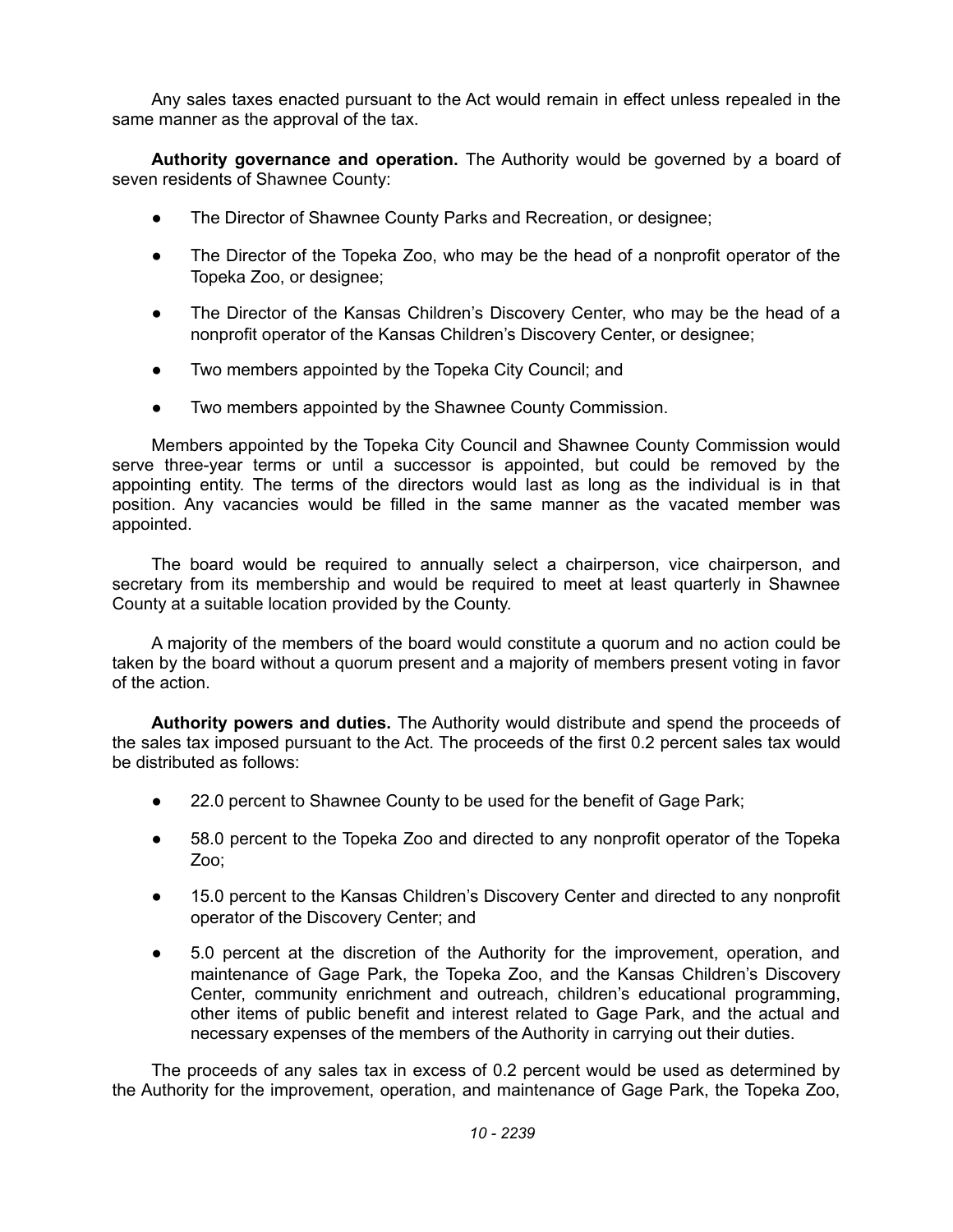and the Kansas Children's Discovery Center, community enrichment and outreach, children's educational programming, other items of public benefit and interest related to Gage Park, and the actual and necessary expenses of the members of the Authority in carrying out their duties.

The Authority would have the power to sue or be sued, to enter into contracts, to solicit and receive donations and grants, and to adopt bylaws consistent with the Act.

The Authority would have all other necessary and incidental functions and duties consistent with Kansas law to effectuate its purposes provided by the Act. The Authority would be subject to dissolution in the same manner as its creation.

**Other provisions.** The bill would require Shawnee County to appropriate funds necessary to operate the Authority for the first six months following its creation, after which the Authority would be required to be financed by the sales tax provided by the Act. The Authority would be required to keep accounts and records of its transactions that would be audited periodically as directed by Shawnee County. The Authority would be required to prepare an annual report on its operations and transactions to be submitted to the Topeka City Council and Shawnee County.

The bill would also define relevant terms for the implementation of the Act.

## *Shipping and Handling Charges*

The bill would exclude delivery charges that are separately stated on an invoice or similar document from the sales price for purposes of retail sales and compensating use tax.

# *Motor Vehicle Rebates Sales Tax Exclusion Sunset Repeal*

The bill would repeal the June 30, 2024, sunset for an exclusion from sales tax of cash rebates granted by manufacturers to purchasers or lessees of new motor vehicles if such rebates are paid directly to retailers.

# *Countywide Retail Sales Tax Ballot Proposition Language*

The bill would require the ballot proposition for any countywide sales tax to include information indicating whether the revenue from the sales tax would be subject to the statutory apportionment formula, whether the county would retain the entirety of the revenue pursuant to statute, or whether an interlocal agreement is entered into specifying the retention of the amount of revenue by the county.

# *Wilson County Tax Authority*

The bill would allow Wilson County to impose, subject to voter approval, a countywide sales tax of up to 1.0 percent in quarter percent increments to finance county emergency medical and ambulance services. The proceeds of the tax would not be subject to apportionment to the cities within the county.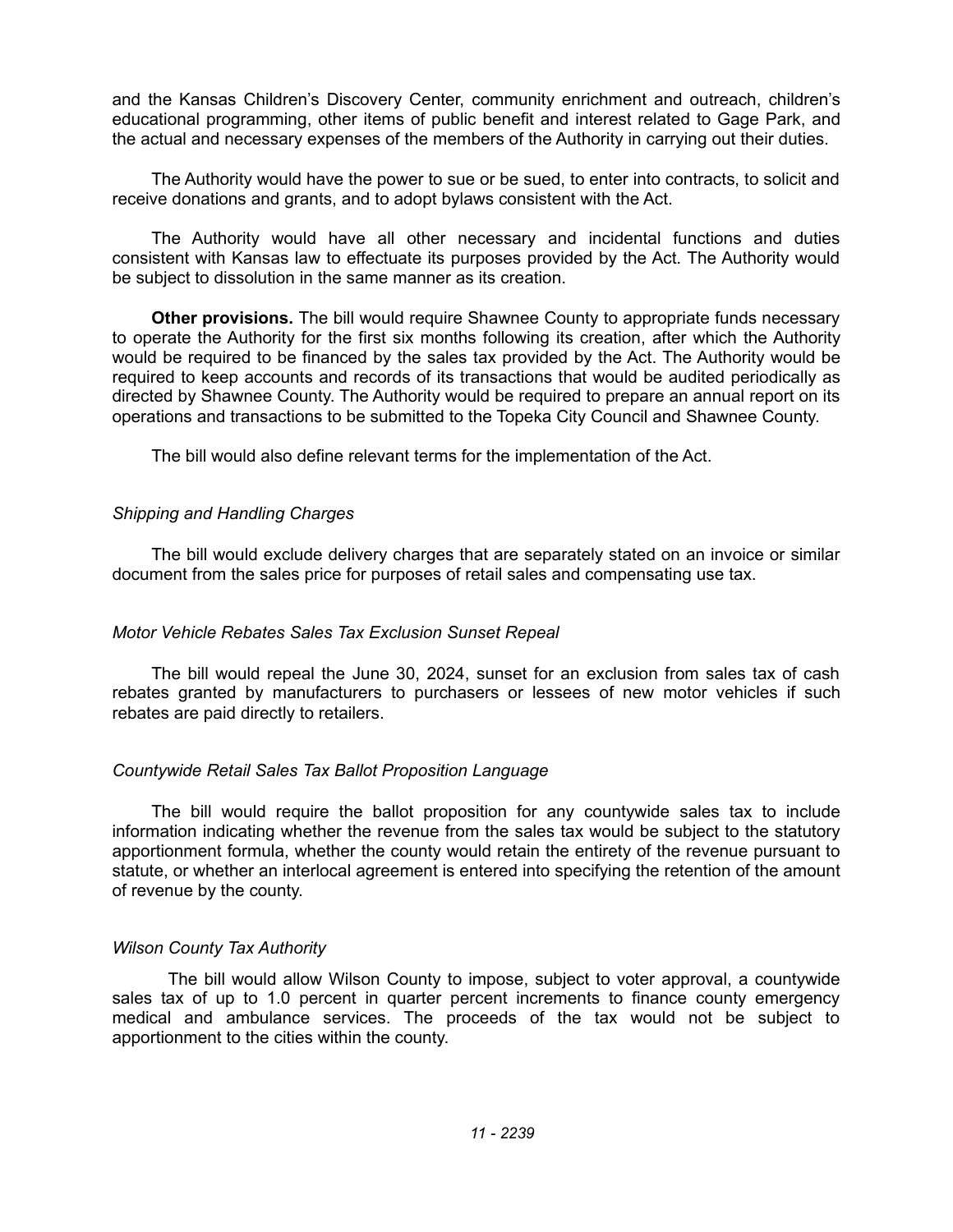The tax would expire after ten years from the date first collected, but could be extended for additional periods not exceeding ten years, upon voter approval.

### *City of Latham Sales Tax Election Validation*

The bill would validate the city of Latham election held on November 2, 2021, for a measure to increase the city sales tax by 0.5 percent, for which notice was first published 20 days prior to the election, instead of 21 days.

## **Conference Committee Action**

The Conference Committee agreed to retain the provisions of Senate Sub. for HB 2239, as amended by the Senate Committee of the Whole enacting the SALT Parity Act, state historic sites checkoff, and technical and community college contribution credits, with modifications to the provisions concerning technical and community college contribution credits.

The Conference Committee further agreed to add the contents of Senate Sub. for HB 2597, with an amendment to the provision regarding antique utility trailers; HB 2724, as amended by the House Committee on Taxation; and HB 2719, concerning property tax.

The Conference Committee further agreed to add the contents of SB 282, as amended by the Senate Committee of the Whole related to aviation and aerospace credits, teacher classroom supplies tax credit, Homestead Property Tax Refund claims, and residential property tax exemption, with modifications to the refund claims and the tax exemption.

The Conference Committee further agreed to add the contents of SB 326, as amended by the House Committee on Taxation, regarding short-line railroad infrastructure credits; HB 2394, as amended by the House Committee on Taxation, regarding the research and development credit; and the provisions of HB 2237, as amended by the Senate Committee of the Whole, providing for an extension of the Rural Opportunity Zone Program.

The Conference Committee further agreed to add the contents of SB 318, as amended by the Senate Committee of the Whole, relating to disaster-destroyed agricultural fencing and property tax abatements and the contents of HB 2732, as amended by the House Committee on Taxation, regarding the Gage Park Improvement Authority.

The Conference Committee further agreed to add the contents of SB 327, regarding sales tax on shipping and handling charges; SB 403, regarding Wilson County sales tax authority; HB 2682, regarding the City of Latham; and provisions of Senate Sub. for HB 2316, regarding motor vehicle rebates.

The Conference Committee further agreed to add the contents relating to the disabled veterans personal exemption and the ballot language requirements for countywide retail sales tax elections.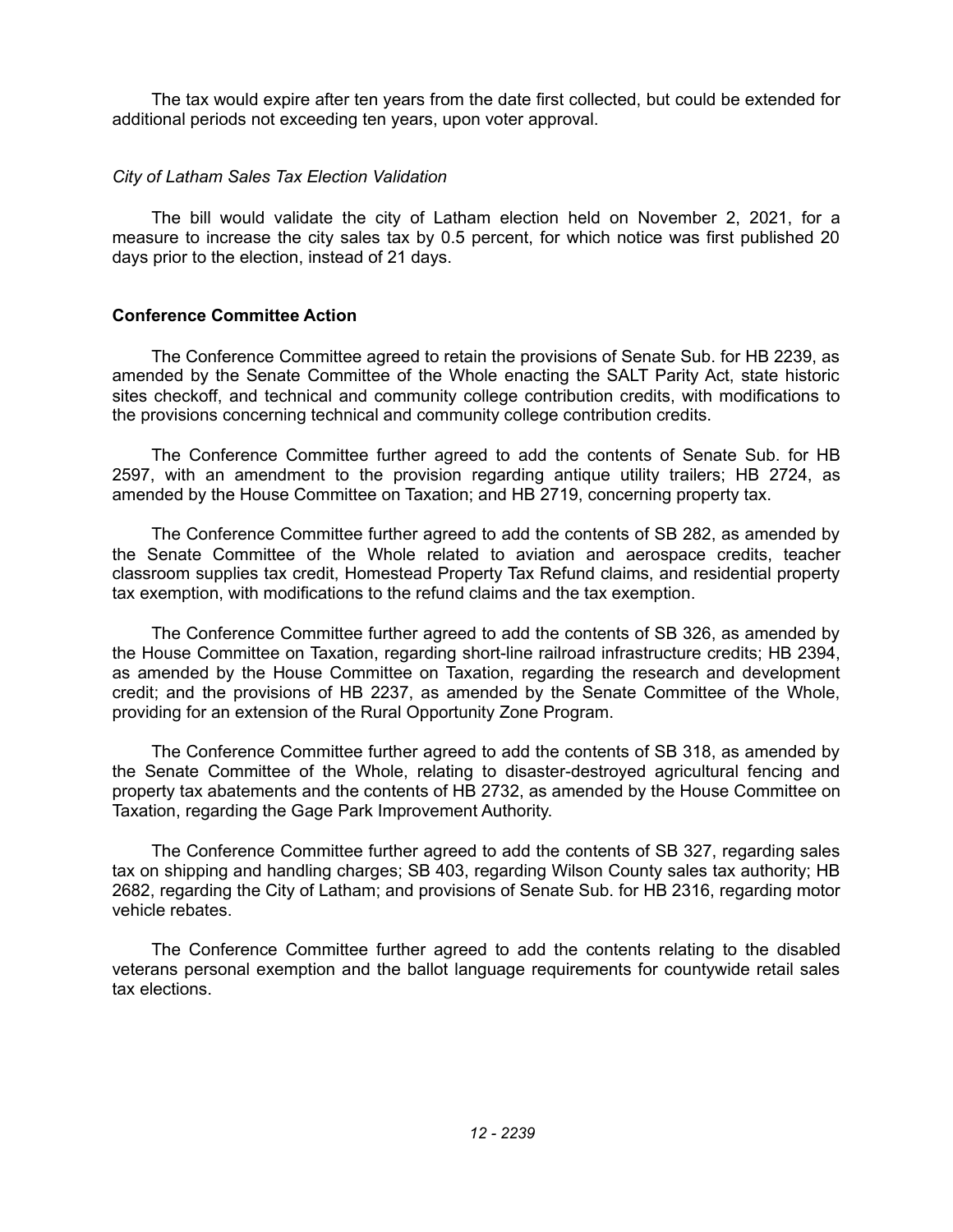## **Background**

### *Senate Sub. for HB 2239*

The bill was introduced by the House Committee on Taxation at the request of a representative of T-Mobile.

#### *House Committee on Taxation*

In the House Committee hearing on February 17, 2021, **proponent** testimony was provided by representatives of the Kansas Chamber of Commerce, T-Mobile, and the Wichita Regional Chamber of Commerce. The proponents stated a longer carry forward period would more effectively allow taxpayers to account for business expenses and remove a competitive disadvantage for job creation and capital investments in Kansas as compared with other states.

Written-only proponent testimony was provided by a representative of the Kansas Agribusiness Retailers Association, Kansas Grain and Feed Association, and Renew Kansas Biofuels Association and a representative of the National Federation of Independent Business.

No other testimony was provided.

The House Committee adopted an amendment to allow losses to be carried forward indefinitely, as opposed to 20 years as in the bill as introduced.

### *Senate Committee on Assessment and Taxation*

In the Senate Committee hearing on March 22, 2021, **proponent** testimony was provided by representatives of the Kansas Chamber of Commerce and T-Mobile.

Written-only proponent testimony was provided by a representative of the Kansas Agribusiness Retailers Association, the Kansas Grain and Feed Association, and Renew Kansas Biofuels Association, and a representative of the National Federation of Independent Business.

No other testimony was provided.

The Senate Committee amended the bill to insert provisions to establish the Golden Years Homestead Property Tax Freeze Program, which had been introduced as SB 76. The Senate Committee recommended the bill be passed as a substitute bill.

On March 16, 2022, the bill was withdrawn from the Senate Calendar and rereferred to the Senate Committee.

Upon rereferral, the Senate Committee removed the contents of the bill providing for indefinite carryforward of net operating losses (HB 2239), modified the Golden Years provisions (SB 76), and inserted the standard deduction provisions, historic hotel net operating loss provision (SB 430), SALT Parity Act (SB 495), and net operating loss carry back carry forward provision (SB 543).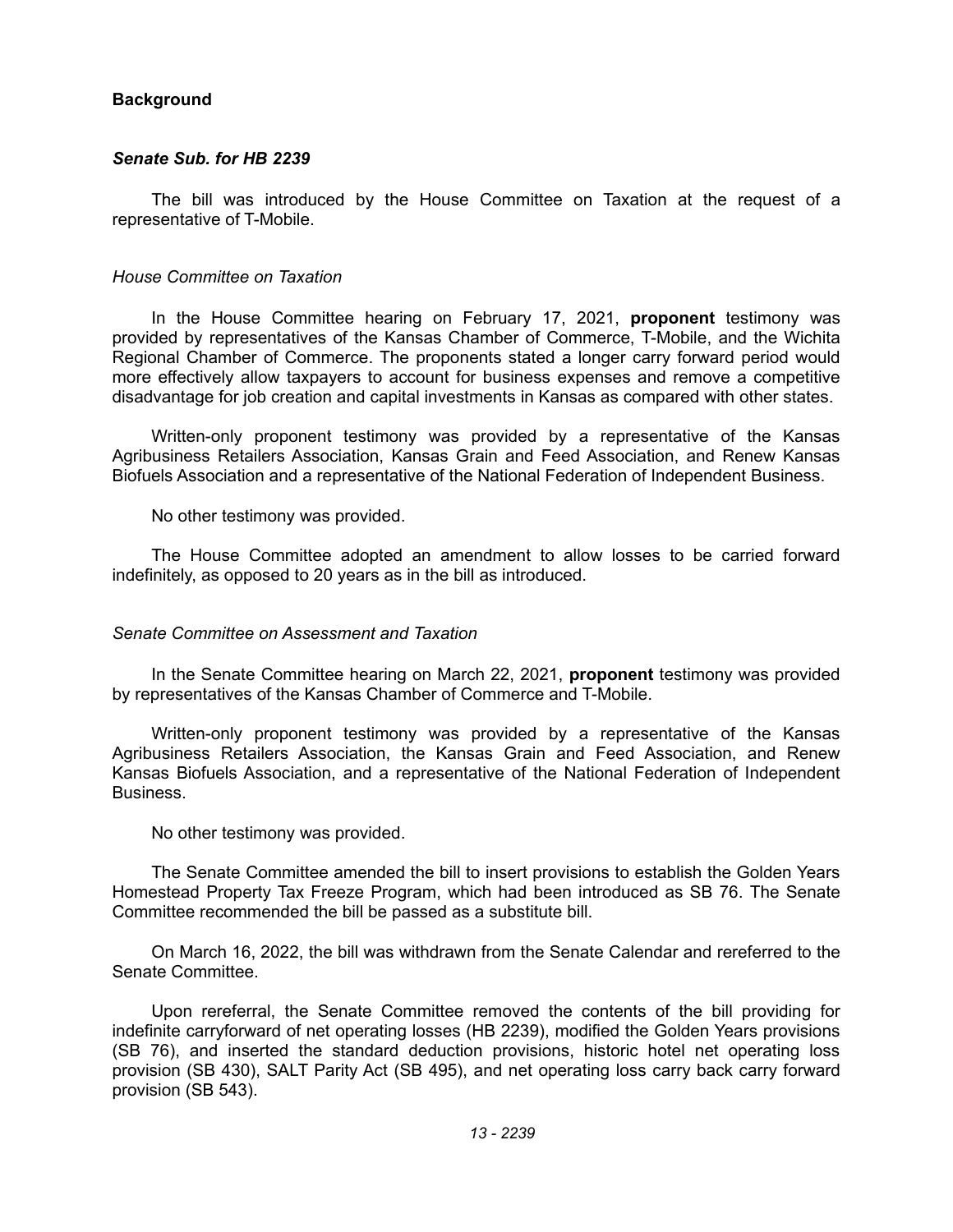#### *Senate Committee of the Whole*

The Senate Committee of the Whole amended the bill to insert the provisions regarding technical college and community college contribution credits, as amended to reduce the maximum credit per taxpayer (HB 2315); add a provision providing for a state historic site checkoff (SB 514); add exemptions for certain federal employment credit disallowances; and to adopt a technical amendment to the SALT Parity Act.

[*Note:* The provisions originating in HB 2239, SB 76, SB 430, and SB 543 were not retained by the Conference Committee.]

## *SB 495 (SALT Parity Act)*

The bill was introduced by the Senate Committee on Assessment and Taxation at the request of a representative of the Kansas Society of Certified Public Accountants.

#### *Senate Committee on Assessment and Taxation*

In the Senate Committee hearing on March 10, 2022, **proponent** testimony was provided by representatives of the Kansas Society of Certified Public Accountants, BKD, Kansas Chamber of Commerce, and the S Corporation Association, stating the bill would allow Kansas taxpayers to increase the amount of state taxes deducted at the federal level without reducing Kansas state revenues. Written-only proponent testimony was provided by representatives of the National Federation of Independent Businesses and Wichita Regional Chamber of Commerce.

No other testimony was provided.

The Senate Committee amended the bill to replace a subtraction modification approach with a credit for taxes paid approach. [*Note*: The Conference Committee retained this amendment.]

### *HB 2315 (Technical College and Community College Contribution Credit)*

The bill was introduced by the House Committee on Taxation at the request of the Kansas Association of Technical Colleges.

### *House Committee on Taxation*

In the House Committee hearing, **proponent** testimony was provided by representatives of the Kansas Association of Community College Trustees and the Kansas Association of Technical Colleges. The proponents stated Kansas technical colleges provide an outsized economic benefit to the state relative to the amount of funding they receive, and the bill would help them to have even more of a positive economic impact.

Written-only proponent testimony was provided by a representative of Washburn University.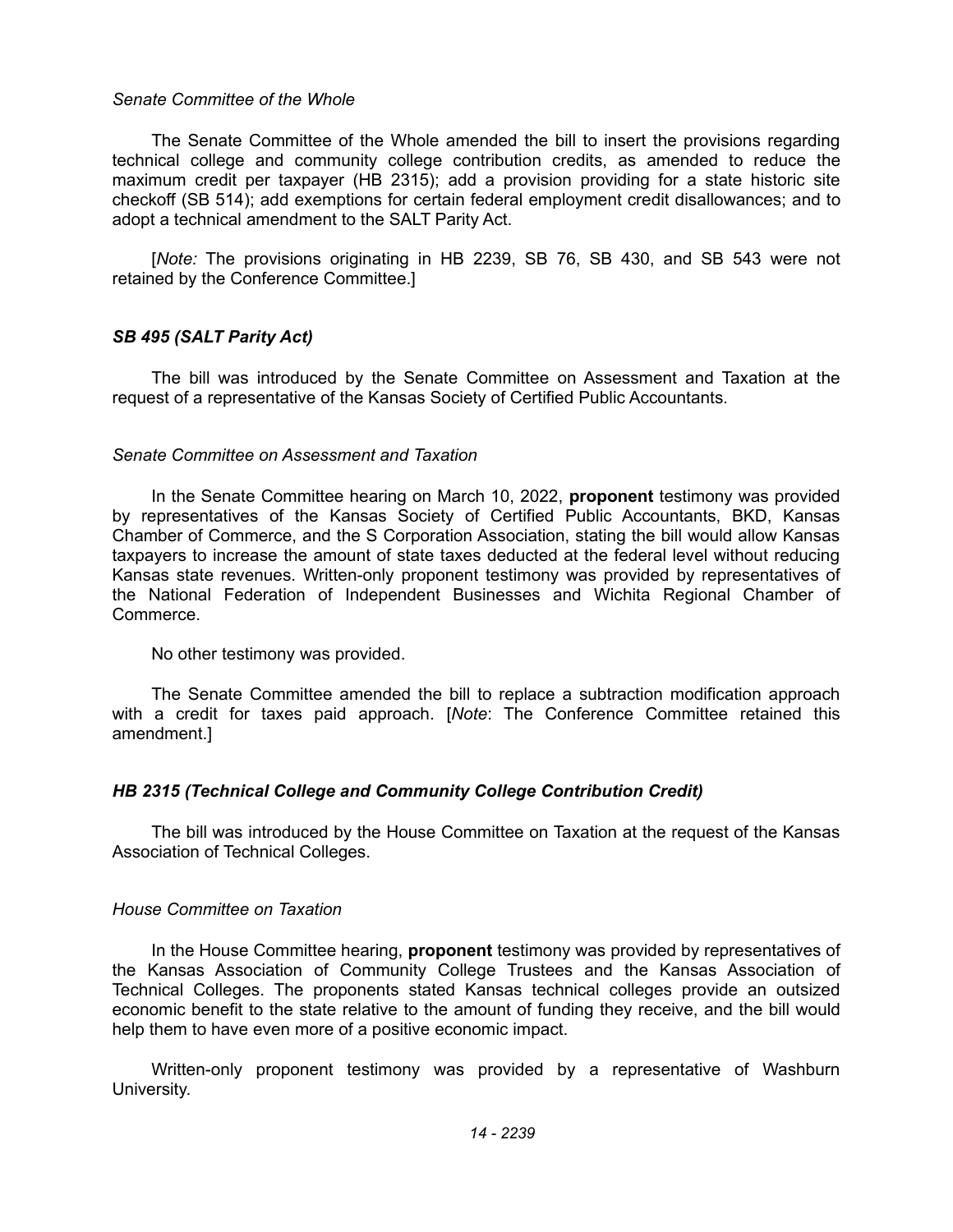No other testimony was provided.

## *Senate Committee on Assessment and Taxation*

In the Senate Committee hearing, **proponent** testimony was provided by representatives of Kansas Technical Colleges and the Kansas Association of Community College Trustees. Written-only proponent testimony was provided by a representative of Washburn University.

No other testimony was provided.

The Senate Committee amended the bill to include community colleges in the tax credit program, double the maximum credit amounts in the bill, reduce the percentage of the credit from 100 to 60, eliminate the refundability of the credit, and move the relevant dates back by one year. [*Note*: The Conference Committee retained these amendments.]

# *SB 514 (State Historic Sites Checkoff)*

The bill was introduced by the Senate Committee on Assessment and Taxation at the request of Senator Tyson.

## *Senate Committee on Assessment and Taxation*

In the Senate Committee hearing, **proponent** testimony was provided by representatives of the Lecompton Historical Society, the Mine Creek Battlefield Foundation, and two private citizens, generally stating the donations would allow for improvements to state historic sites and improved travel and tourism marketing. Written-only proponent testimony was provided by Senator Francisco.

No other testimony was offered.

The Senate Committee amended the bill to authorize the Department of Revenue to administer the Kansas Historic Site Fund and distribute the donations to the sites specified by taxpayers. [*Note*: The Conference Committee retained this amendment.]

### *Senate Sub. for HB 2597*

HB 2597 was introduced by the House Committee on Transportation at the request of Representative Blex on behalf of the Kansas Department of Wildlife and Parks. As introduced, the bill regarded certain distinctive license plates.

The Senate Committee on Assessment and Taxation removed the contents of the bill, inserted the contents described above, and recommended a substitute bill be created. The contents described above originated in SB 433, SB 542, SB 554, SB 555, and SB 565. The background for those bills is provided below.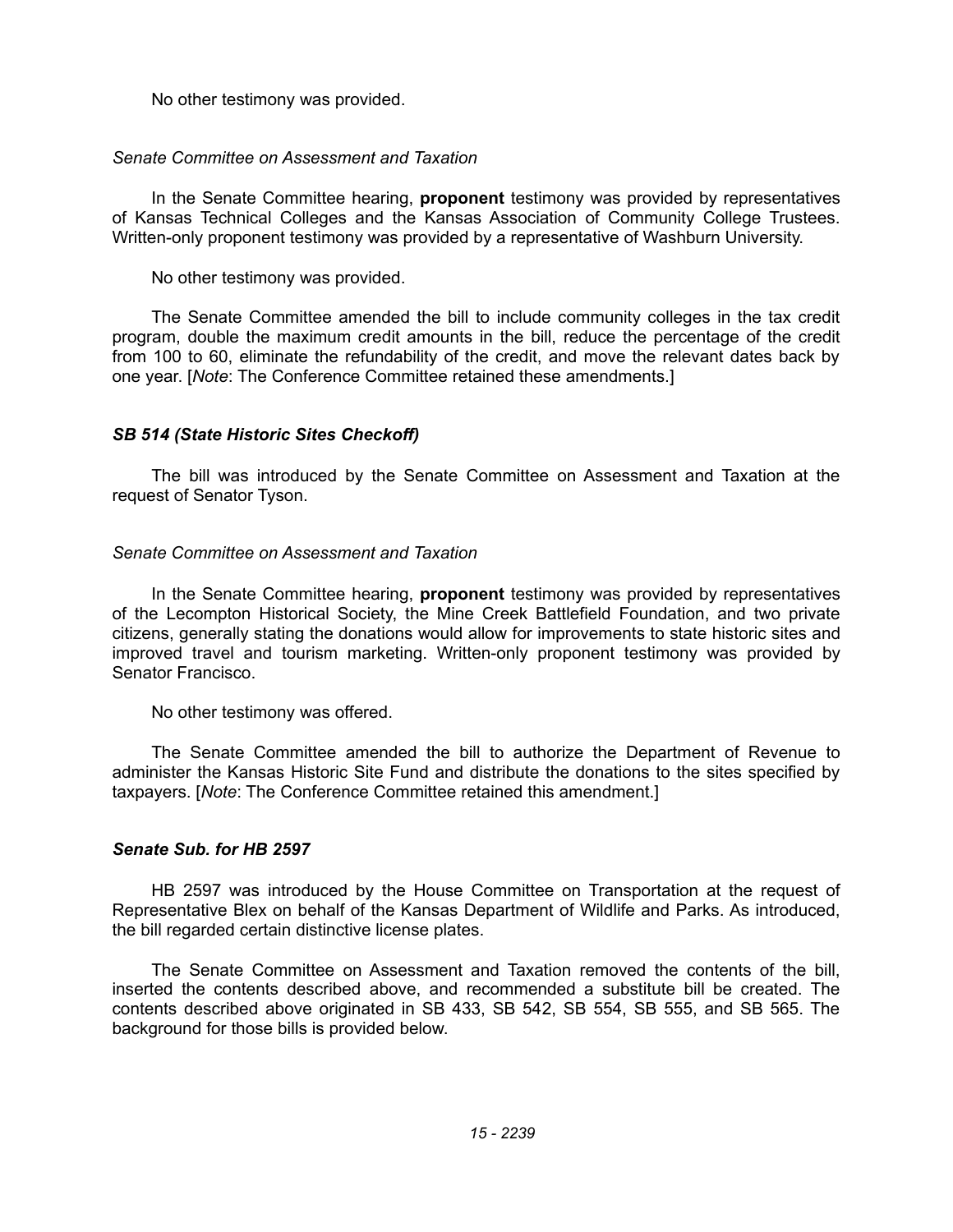## *SB 433 (Antique Utility Trailers)*

The bill was introduced by the Senate Committee on Assessment and Taxation at the request of Senator Dietrich.

### *Senate Committee on Assessment and Taxation*

In the Senate Committee hearing, **proponent** testimony was provided by Senator Dietrich stating the bill would treat utility trailers consistently with certain other antique personal property and would have a limited fiscal impact. Written-only proponent testimony was provided by Senator Petersen.

No other testimony was provided.

The Senate Committee recommended the bill be placed on the Consent Calendar.

# *SB 542 (Revenue Neutral Rate Changes)*

The bill was introduced by the Senate Committee on Assessment and Taxation at the request of Senator Tyson.

## *Senate Committee on Assessment and Taxation*

In the Senate Committee hearing, **proponent** testimony was provided by representatives of the Kansas Chamber of Commerce and Kansas Policy Institute, stating the bill would provide for more effective reporting and enforcement of the revenue neutral rate provisions enacted by the 2021 Kansas Legislature.

**Opponent** testimony was provided by representatives of the City of Topeka and the Kansas County Commissioners Association, stating the bill may result in untimely resolution of complaints filed pursuant to the bill, putting local tax levies in jeopardy and stating the bill could invite complaints by individuals with no property in the taxing jurisdiction. Written-only opponent testimony was provided by the cities of Derby, Overland Park, and Prairie Village.

No other testimony was provided.

The Senate Committee amended the bill to limit the complaints under the bill to taxpayers owning property within the taxing jurisdiction or their duly authorized representatives. [*Note*: The Conference Committee retained this amendment.]

# *SB 554 (Zoo and Agritourism Classification)*

The bill was introduced by the Senate Committee on Assessment and Taxation at the request of Senator Tyson.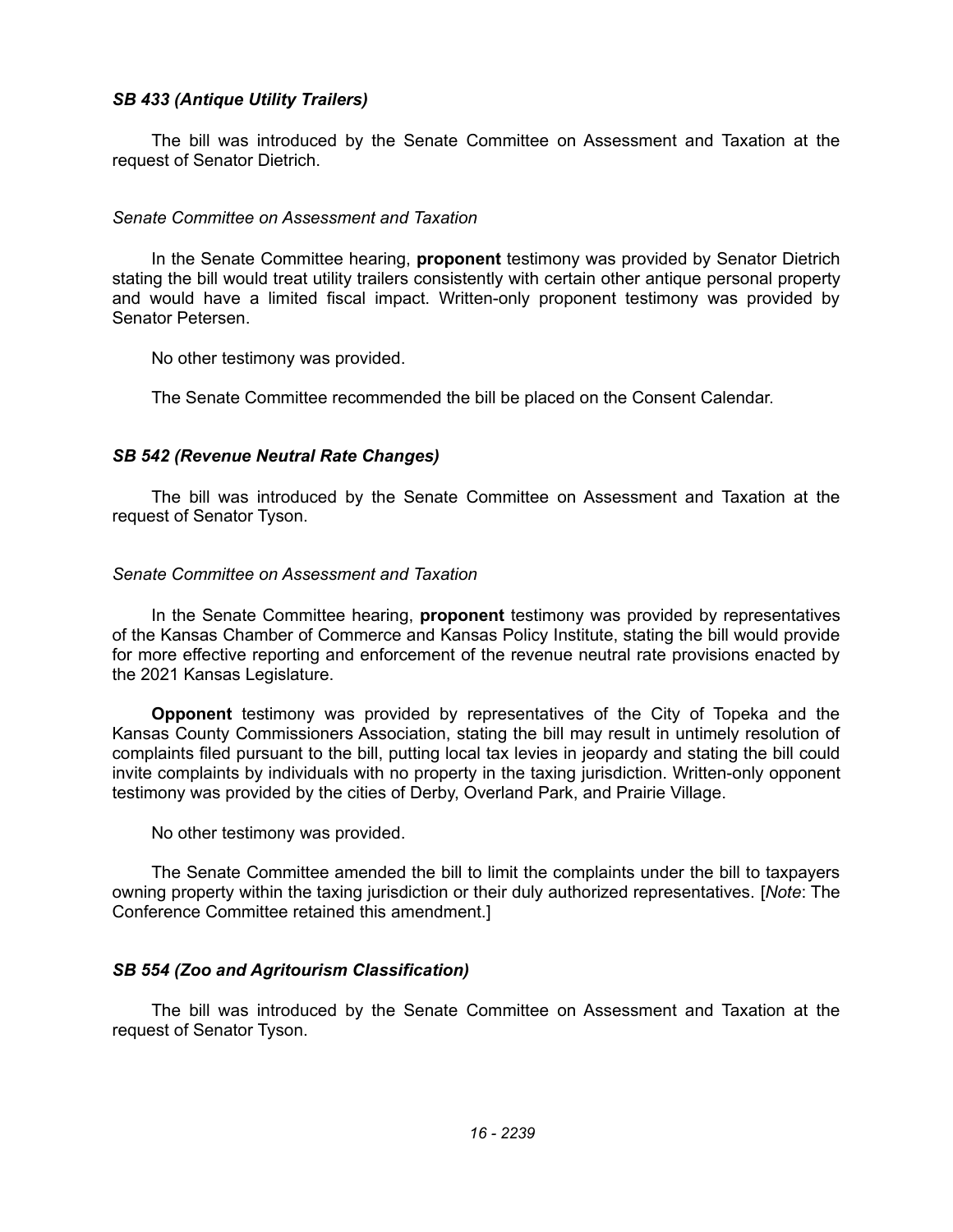### *Senate Committee on Assessment and Taxation*

In the Senate Committee hearing, **proponent** testimony was provided by a representative of Tanganyika Wildlife Park stating the bill would treat property owned by exhibiting zoos comparable to that owned by breeding operations.

Opponent written-only testimony was provided by a representative of the League of Kansas Municipalities.

Neutral written-only testimony was provided by representatives of the Kansas Department of Commerce and Kansas Farm Bureau.

No other testimony was provided.

The Senate Committee amended the bill to specify the definition of agritourism. [*Note*: The Conference Committee retained this amendment.]

# *SB 555 (Personal Property Tax Proration)*

The bill was introduced by the Senate Committee on Assessment and Taxation at the request of Senator Tyson.

The Senate Committee amended the bill to remove provisions related to collection of unpaid municipal utility fees.

# *SB 565 (Grassland Classification)*

The bill was introduced by the Senate Committee on Assessment and Taxation at the request of Senator Tyson.

### *Senate Committee on Assessment and Taxation*

In the Senate Committee hearing, **proponent** testimony was provided by Senator Bowers and a representative of the Kansas Farm Bureau, stating the bill would correct an unintended consequence of evolving federal conservation programs. Written-only proponent testimony was provided by a private citizen.

No other testimony was provided.

# *HB 2724 (Statewide School Finance Levy Revenue Neutral Rate Change)*

The bill was introduced by the House Committee on Taxation at the request of Representative Adam Smith.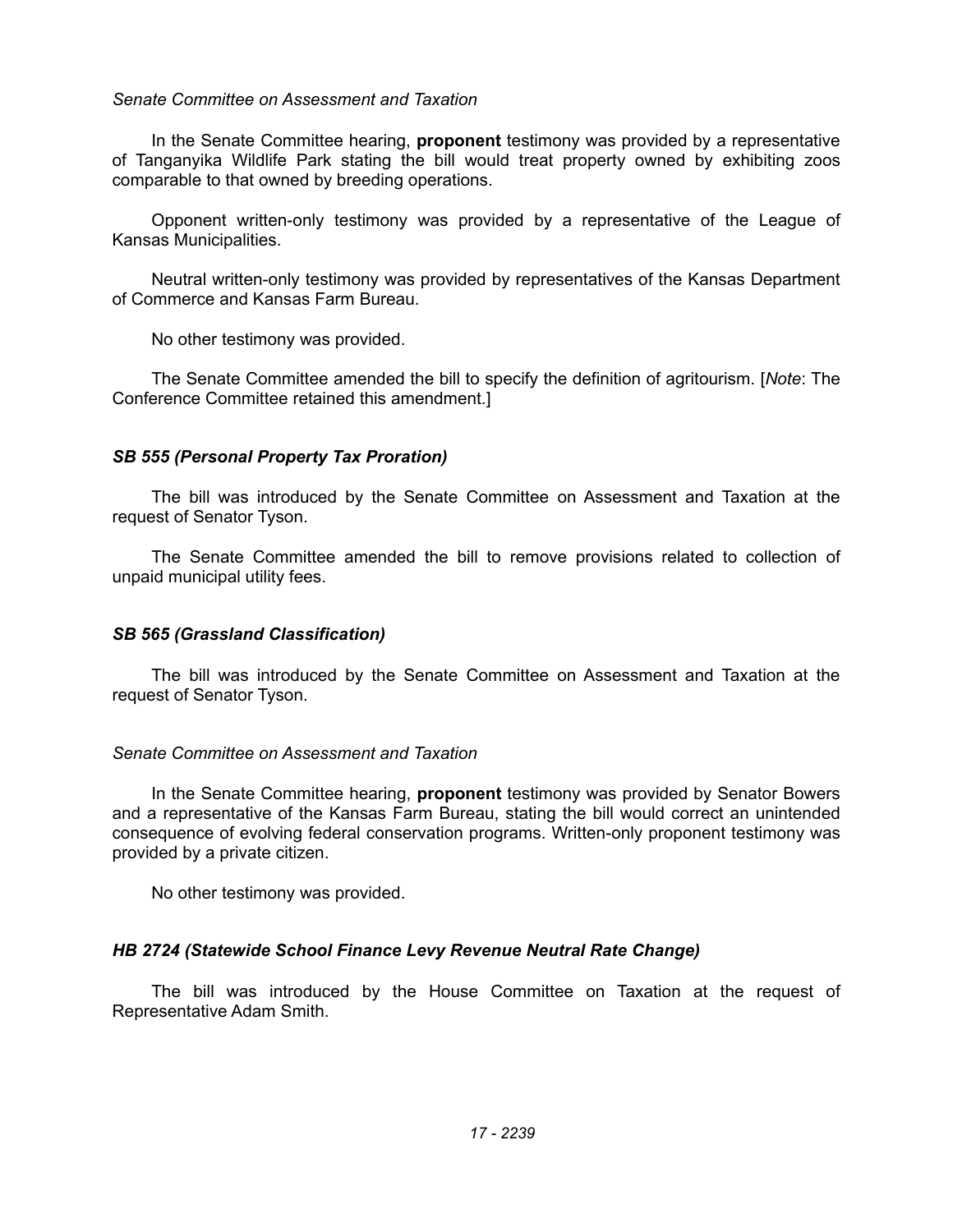### *House Committee on Taxation*

In the House Committee hearing, **proponent** testimony was provided by representatives of United School Administrators of Kansas, USD 204, USD 232, and USD 252, stating the bill would eliminate confusion for taxpayers by removing a mill levy outside of school district control from the school district revenue neutrality notices and hearings.

**Opponent** testimony was provided by a representative of the Kansas Policy Institute stating the bill would confuse taxpayers because it would not list all mill levies that might be exceeding the school district's revenue neutral rate.

No other testimony was provided.

The House Committee amended the bill to eliminate a provision providing that the 20 mill statewide school finance levy was exempt from revenue neutral rate provisions and replace it with the provision described above. [*Note*: The Conference Committee retained this amendment.]

# *HB 2719 (Telecommunications Equipment Inventory and Work-in-Progress)*

The bill was introduced by the House Committee on Taxation at the request of a representative of Ideatek.

# *House Committee on Taxation*

In the House Committee hearing, **proponent** testimony was provided by a representative of Ideatek, stating the bill would resolve inconsistency in the way telecommunications assets are treated for property tax purposes. Written-only proponent testimony was provided by a representative of AT&T.

No other testimony was provided.

# *SB 282 (Tax Credits)*

The bill was introduced by the Senate Committee on Assessment and Taxation at the request of Senator Claeys.

# *Senate Committee on Assessment and Taxation*

In the Senate Committee hearing, **proponent** testimony was provided by a representative of the Wichita Regional Chamber of Commerce. Written-only proponent testimony was provided by representatives of Cowley College, the Greater Wichita Partnership, the Kansas Chamber of Commerce, the Kansas Independent College Association, Spirit Aerosystems, and Textron Aviation. Proponents stated enactment of the bill would make Kansas more competitive in the aviation and aerospace manufacturing industries.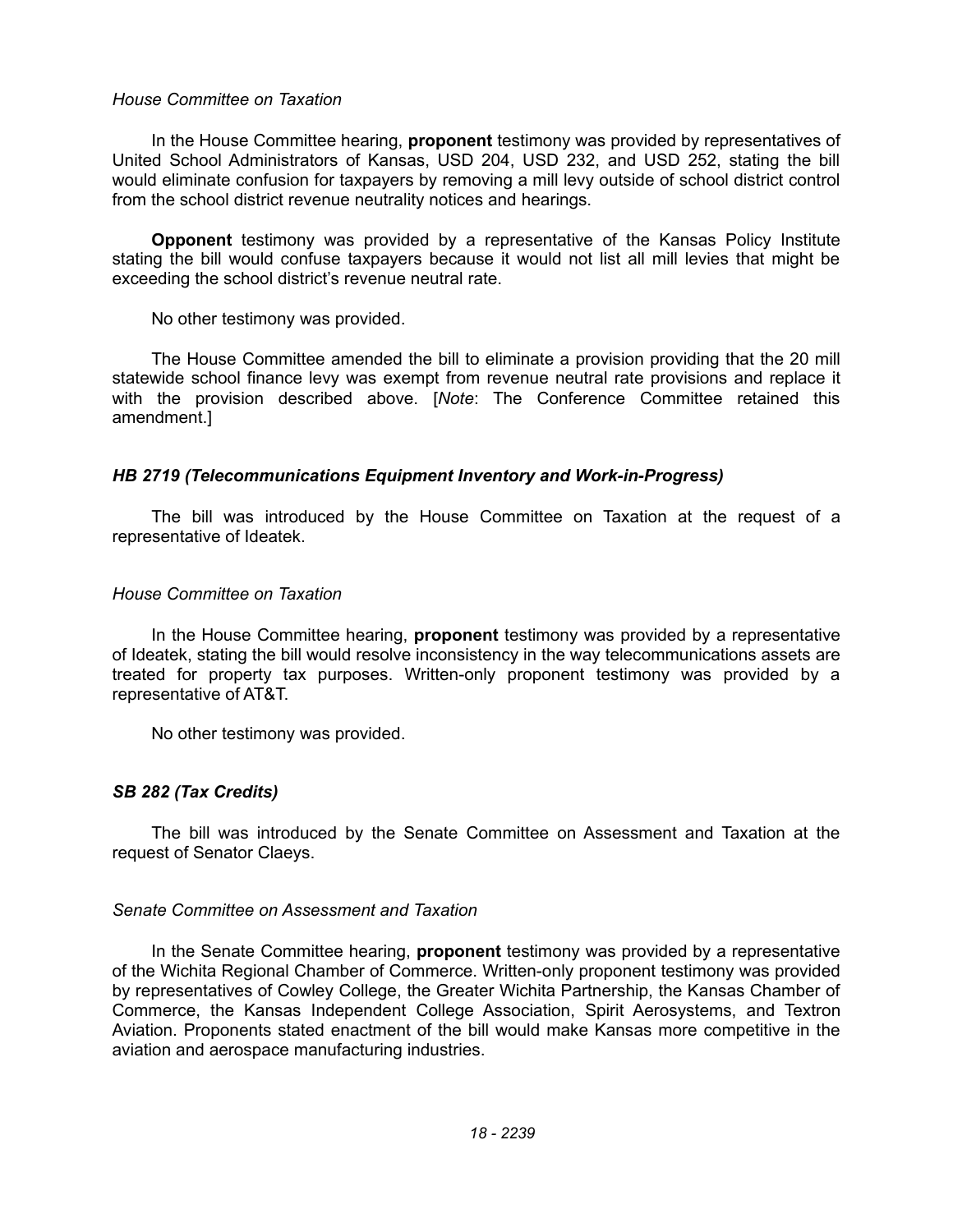Written-only opponent testimony was provided by a representative of the Kansas Policy Institute.

No other testimony was provided.

# *Senate Committee of the Whole*

The Senate Committee of the Whole amended the bill to change the effective dates for the aerospace and aviation tax credits, to insert the provisions concerning homestead property tax refund claims, and to insert the contents of Senate Sub. for HB 2212; SB 431, as amended by the Senate Committee on Assessment and Taxation; and SB 520, as amended by the Senate Committee on Assessment and Taxation.

[*Note:* The contents of Senate Sub. for HB 2212 were not retained in by the Conference Committee.]

# *SB 431 (Residential Property Tax Exemption)*

The bill was introduced by the Senate Committee on Assessment and Taxation at the request of Senator Tyson.

In the Senate Committee hearing on the bill, written-only proponent testimony was provided by a representative of the Kansas Association of Realtors.

No other testimony was provided.

The Senate Committee amended the bill to reduce the exemption amount from \$100,000 to \$65,000 and to provide for future increases to the exemption amount based upon increases to Kansas residential real estate valuation.

# *SB 520 (Teacher Classroom Supplies Tax Credit)*

The bill was introduced by the Senate Committee on Assessment and Taxation at the request of Senator Holland.

In the Senate Committee hearing, **proponent** testimony was provided by a representative of the Kansas National Education Association, stating the bill would offset some of the classroom costs teachers are often required to pay with their own money. Written-only proponent testimony was provided by a private citizen.

No other testimony was provided.

The Senate Committee amended the bill to change the effective tax year from 2021 to 2022 and to remove a provision providing for the tax credit to be refundable. [*Note*: The Conference Committee retained these amendments.]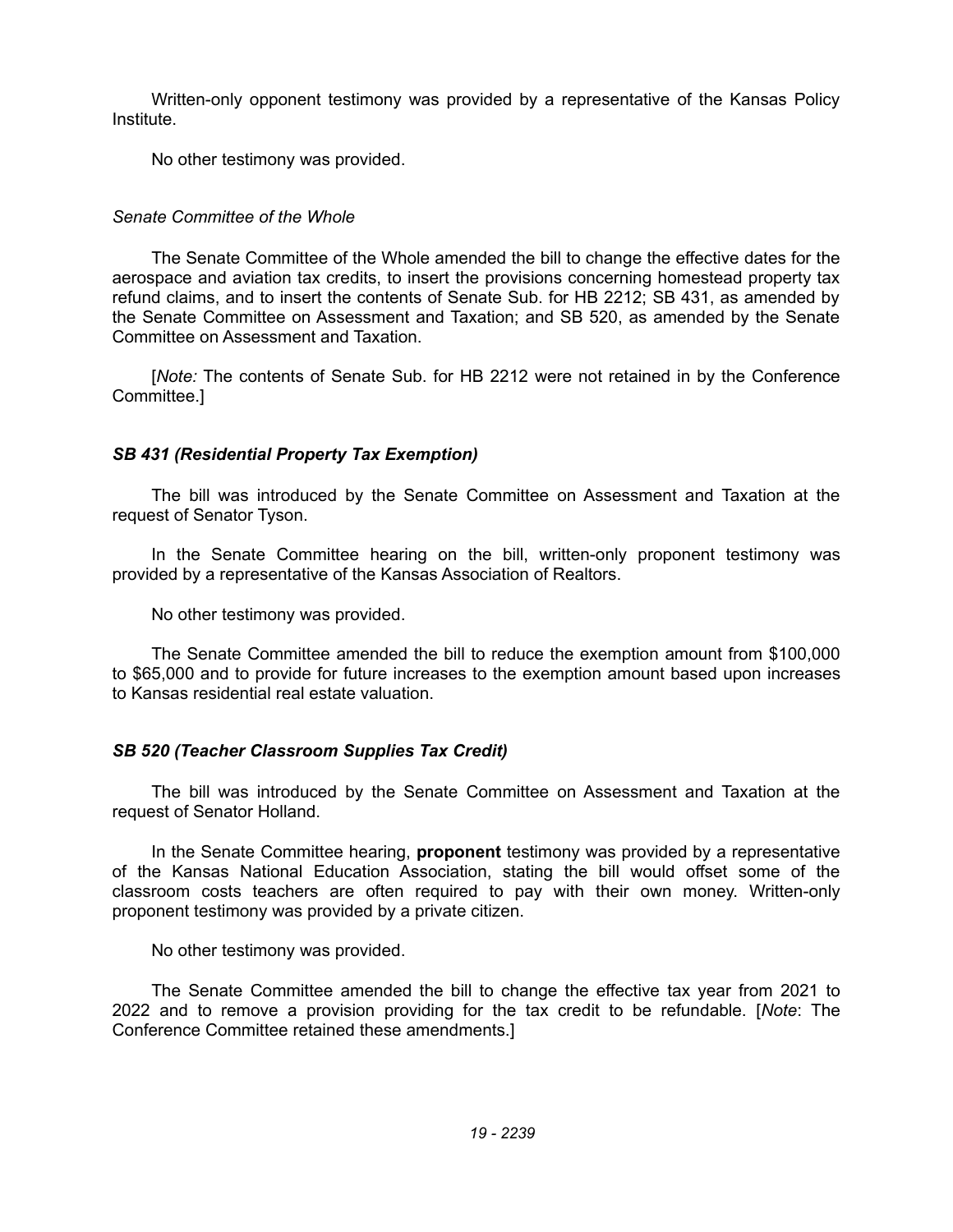## *SB 326 (Short-line Railroad Infrastructure Credit)*

The bill was introduced by the Senate Committee on Assessment and Taxation at the request of Watco.

### *Senate Committee on Assessment and Taxation*

In the Senate Committee hearing, **proponent** testimony was provided by representatives of Watco, the Cimarron Valley Railroad, and Mickelson & Company. The proponents stated enactment of the bill would result in increased investment in short-line railroad infrastructure and safer and more efficient rail service to rural rail customers.

Written-only proponent testimony was provided by representatives of the Kansas Agribusiness Retailers Association, Kansas Cooperative Council, Kansas Grain and Feed Association, and Western Kansas Development Organization.

No other testimony was provided.

The Senate Committee amended the bill to limit the recipients of transferred tax credits to eligible customers and eligible vendors. [*Note*: The Conference Committee retained this amendment.]

### *House Committee on Taxation*

In the House Committee hearing, **proponent** testimony was provided by representatives of Watco and Mickelson & Company. Written-only proponent testimony was provided by representatives of the Cimarron Valley Railroad, Kansas Agribusiness Retailers Association, the Kansas Cooperative Council, the Kansas Grain and Feed Association, and the Western Kansas Development Organization.

**Opponent** testimony was provided by a representative of the International Association of Sheet Metal, Air, Rail, and Transportation Workers, stating the bill would add to railroad profits without ensuring the most important infrastructure projects are completed and could result in tax credits going to Class I railroads or foreign sovereign wealth funds.

No other testimony was provided.

The House Committee amended the bill to exclude Class I railroads from eligible customers and vendors who could receive transferred credits. [*Note*: The Conference Committee retained this amendment.]

# *HB 2394 (Research and Development Tax Credit)*

The bill was introduced by the House Committee on Taxation at the request of a representative of the Kansas Department of Commerce.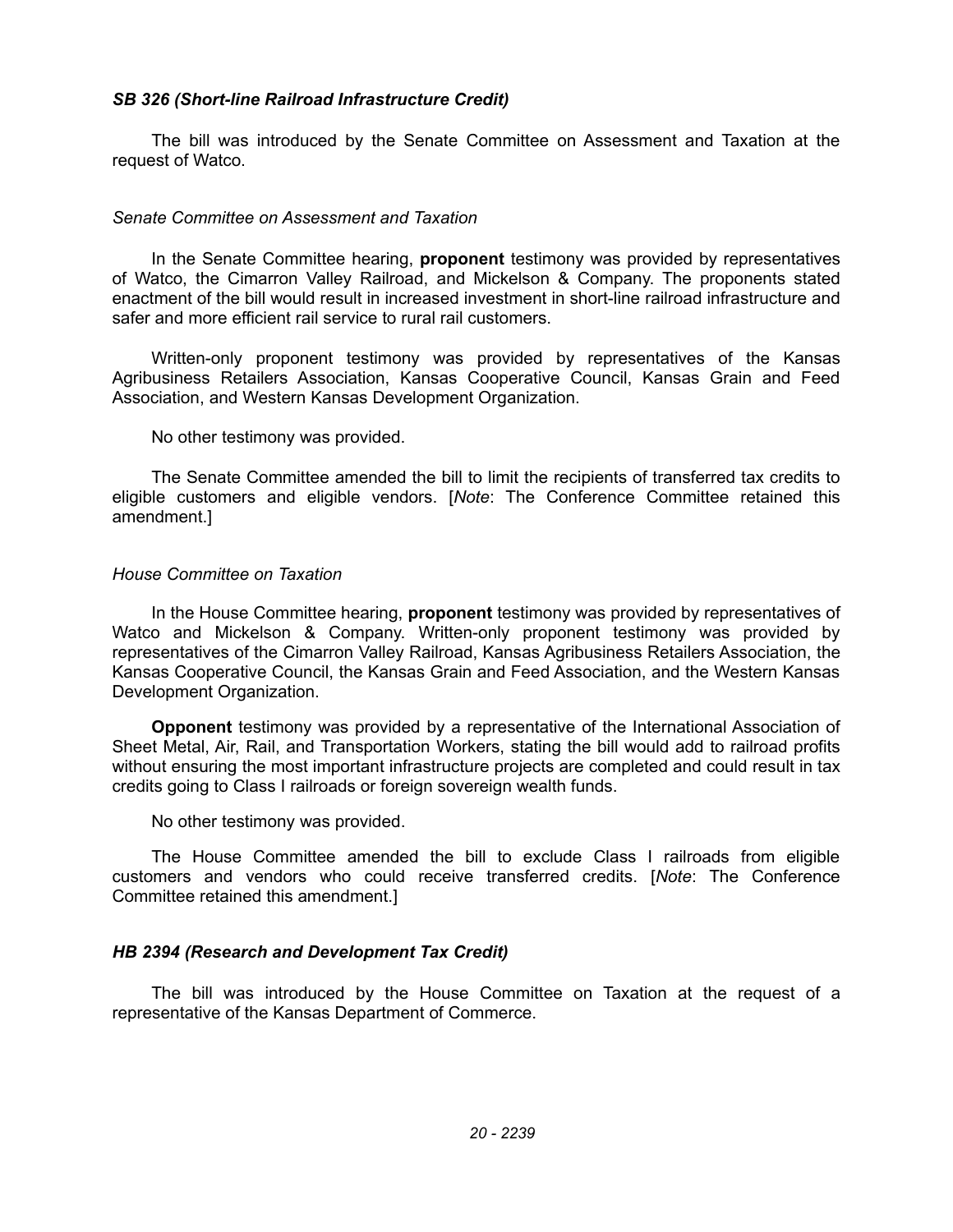### *House Committee on Taxation*

In the House Committee hearing on the bill, **proponent** testimony was provided by representatives of the Chamber of Lawrence, the Greater Topeka Chamber of Commerce, and PROSOCO. The proponents generally said this bill would make research and development tax credits applicable to more types of businesses and would allow for further innovation and economic growth. Written-only proponent testimony was provided by representatives of the Greater Kansas City Chamber of Commerce, the Kansas Department of Commerce, and the Overland Park Chamber.

No other testimony was provided.

The House Committee amended the bill to make changes to date references throughout the bill.

# *HB 2237 (Rural Opportunity Zone Extension)*

The bill was introduced by the House Committee on Financial Institutions and Rural Development at the request of Representative Kelly.

## *House Committee on Financial Institutions and Rural Development*

In the House Committee hearing, **proponent** testimony was provided by Representative Kelly and the Executive Director of the Montgomery County Action Council. The proponents stated the bill is a precaution to ensure the continuance of the ROZ Program until other changes can be made through forthcoming legislation.

Written-only proponent testimony was provided by the directors and executive director of Gove County Economic Development, Greeley County Community Development, Kearny County Community Development, Republic County Economic Development, and Scott County Development Committee, Inc. Additional written-only proponent testimony was provided by representatives of the Kansas Hospital Association and League of Kansas Municipalities.

Neutral testimony was provided by the Legislative and Policy Director of the Department of Commerce, who provided a copy of the 2020 Annual Report on the ROZ Program. According to the report, 55 of the eligible 77 Kansas counties offer student loan repayment; 20 counties only offer the income tax waiver.

No other testimony was provided.

# *Senate Committee on Assessment and Taxation*

In the Senate Committee hearing, **proponent** testimony was provided by Representative Kelly and representatives of the Kansas Department of Commerce and the Montgomery County Action Council. The proponents stated the bill is a precaution to ensure the continuance of the ROZ program until other changes can be made through forthcoming legislation.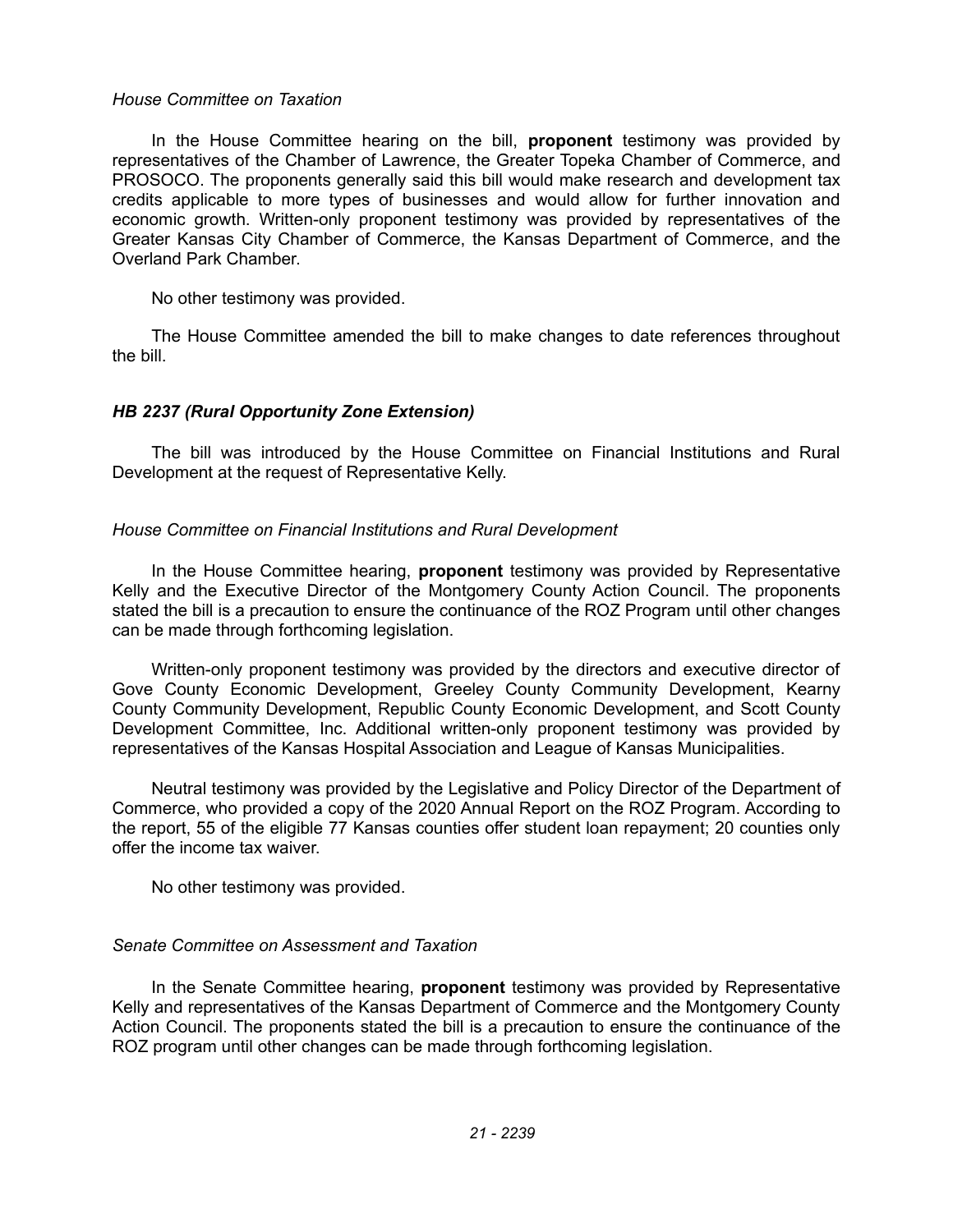Written-only proponent testimony was provided by the directors and executive director of Gove County Economic Development, Greeley County Community Development, Kearny County Community Development, Republic County Economic Development, and Scott County Development Committee, Inc. Additional written-only proponent testimony was provided by representatives of the Kansas Hospital Association and League of Kansas Municipalities.

## No other testimony was provided.

The Senate Committee amended the bill to increase the sunset extension from two years to five years, to change the definition of rural opportunity zone, and to expand eligibility for the rural opportunity zones income tax credit. [*Note*: The Conference Committee retained the provision increasing the sunset extension and did not retain the other amendments.]

# *Senate Committee of the Whole*

The Senate Committee of the Whole amended the bill to add provisions related to the child day care tax credit and adopted a technical amendment to remove provisions of the bill that were previously enacted into law. [*Note*: The Conference Committee did not retain this amendment.]

# *SB 318 (Disaster-destroyed Agricultural Fencing Sales Tax Exemption and Disaster Destroyed Property Tax Abatement)*

The bill was introduced by Senators Bowers, Billinger, and Tyson.

# *Senate Committee on Assessment and Taxation*

In the Senate Committee hearing on SB 318, **proponent** testimony was provided by Senator Bowers, representatives of the Kansas Livestock Association and the Russell and Ellsworth County Emergency Management Agency, and a private citizen. Proponents described the nature and extent of damage caused by wildfires in the state on December 15, 2021, and noted the cost to replace fencing that farmers and ranchers incur as a result of that damage. Proponents also noted that previously, Kansas had a similar temporary sales tax exemption in place, most recently in 2017 and 2018. Written-only proponent testimony was provided by the Kansas Attorney General and a representative of Kansas Farm Bureau.

No other testimony was provided.

The Senate Committee amended SB 318 to insert the contents of 2020 Special Session SB 2, as amended by the Senate Committee on Assessment and Taxation, concerning property tax abatements for disaster-destroyed property, with an additional provision to provide for retroactive applications for abatements. [*Note*: The Conference Committee retained these amendments.]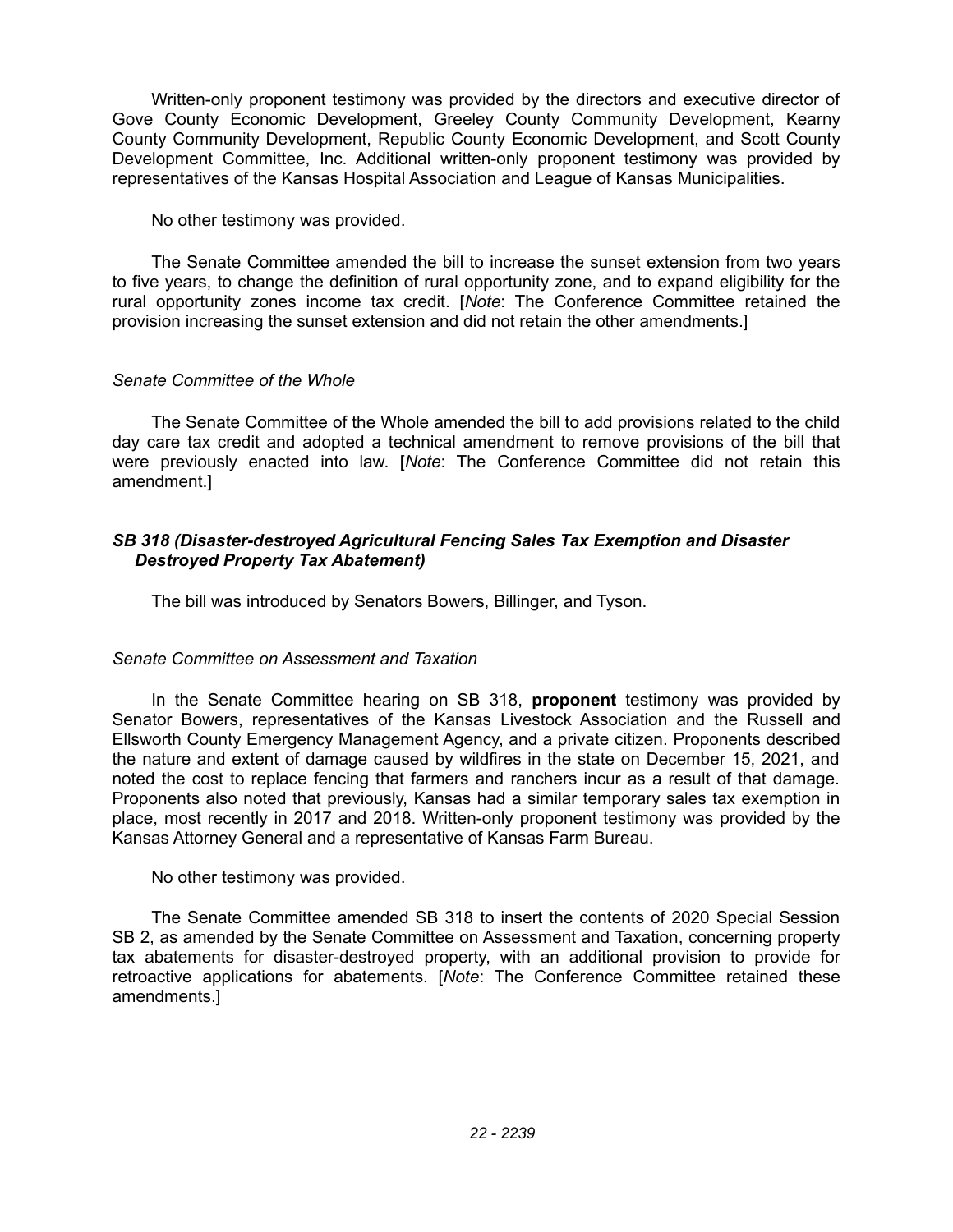### *Senate Committee of the Whole*

The Senate Committee of the Whole amended SB 318 to clarify provisions concerning disaster-destroyed property tax abatements; to give county commissions broader authority to consider budgetary constraints in granting abatements; to expand the availability of the sales tax exemption to fencing destroyed by flood, tornado, or other natural disaster; to limit the eligibility for the exemption to areas where a disaster had been declared by some level of government; to define wildfire; and to create a sales tax exemption for all fencing materials and services used for enclosing agricultural land. [*Note*: The Conference Committee retained these amendments.]

### *House Committee on Taxation*

In the House Committee hearing, **proponent** testimony was provided by representatives of the Kansas Farm Bureau and Kansas Livestock Association, stating SB 318 would provide sales tax relief to farmers and ranchers impacted by wildfires and also reduce the sales tax burden on farmers and ranchers constructing or repairing fencing. Written-only proponent testimony was provided by representatives of the Kansas Cooperative Council, Kansas Grain & Feed Association, Kansas Soybean Association, and Renew Kansas Biofuels Association.

Neutral testimony was provided by a representative of the Kansas Association of Counties.

No other testimony was provided.

The House Committee amended the bill to eliminate provisions concerning property tax abatements for disaster-destroyed property and creating a sales tax exemption for all fencing materials and services used for enclosing agricultural land and created a substitute bill.

### *HB 2732 (Gage Park Improvement Authority)*

The bill was introduced by the House Committee on Taxation at the request of Representative Patton.

#### *House Committee on Taxation*

In the House Committee hearing, **proponent** testimony was provided by Representative Patton, a representative of the Kansas Children's Discovery Center, and a Shawnee County Commissioner. Proponents stated the bill would authorize the submission of a question to the voters of Shawnee County to use a new financing and governing mechanism for several Shawnee County amenities. Written-only proponent testimony was provided by representatives of Advisors Excel, the City of Topeka, Friends of the Topeka Zoo, Security Benefit, and Shawnee County Parks and Recreation and a Topeka City Council member.

No other testimony was provided.

The House Committee amended the bill to specify the procedure for reducing or repealing the sales tax provided by the bill and to make a technical amendment. [*Note*: The Conference Committee retained this amendment]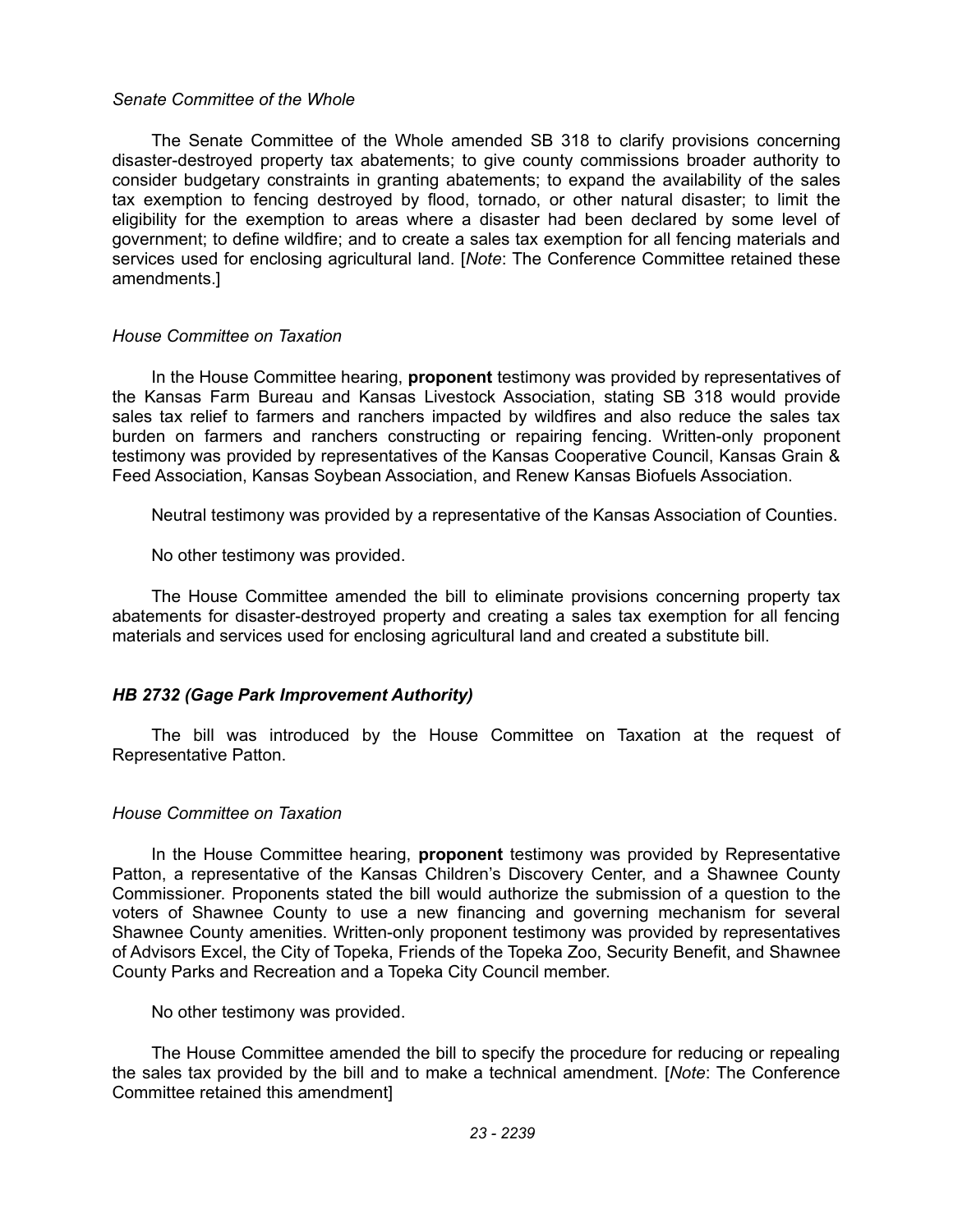# *SB 327 (Shipping and Handling Charges)*

The bill was introduced by the Senate Committee on Taxation at the request of Senator Tyson.

## *Senate Committee on Assessment and Taxation*

In the Senate Committee hearing on the bill, **proponent** testimony was provided by a private citizen. The proponent stated the bill would provide tax relief to consumers and eliminate a tax that many consumers do not realize they are paying.

No other testimony was provided.

## *SB 403 (Wilson County Sales Tax Authority)*

The bill was introduced by the Senate Committee on Assessment and Taxation at the request of Senator Fagg.

### *Senate Committee on Assessment and Taxation*

In the Senate Committee hearing, **proponent** testimony was provided by Senator Fagg and a representative of Fredonia Regional Hospital stating the bill would allow the local voters to determine the financing of emergency medical services in the county without imperiling other healthcare funding. Written-only proponent testimony was provided by representatives of Fredonia Regional Hospital, Kansas Association of Counties, Wilson County, and Wilson County Medical Center.

No other testimony was provided.

The Senate Committee recommended the bill be placed on the Consent Calendar.

# *HB 2682 (City of Latham)*

The bill was introduced by the House Committee on Taxation at the request of Representative Blex.

### *House Committee on Taxation*

In the House Committee hearing on the bill, **proponent** testimony was provided by Representative Blex. The proponent said this bill would remedy an error with the publication notice requirement for the election, which was published 20 days prior to the election rather than the required 21 days. The revenue generated by the tax would be used by the City of Latham to finance adequate public services for the city. Written-only proponent testimony was provided by representatives of the City of Latham and the League of Kansas Municipalities.

No other testimony was provided.